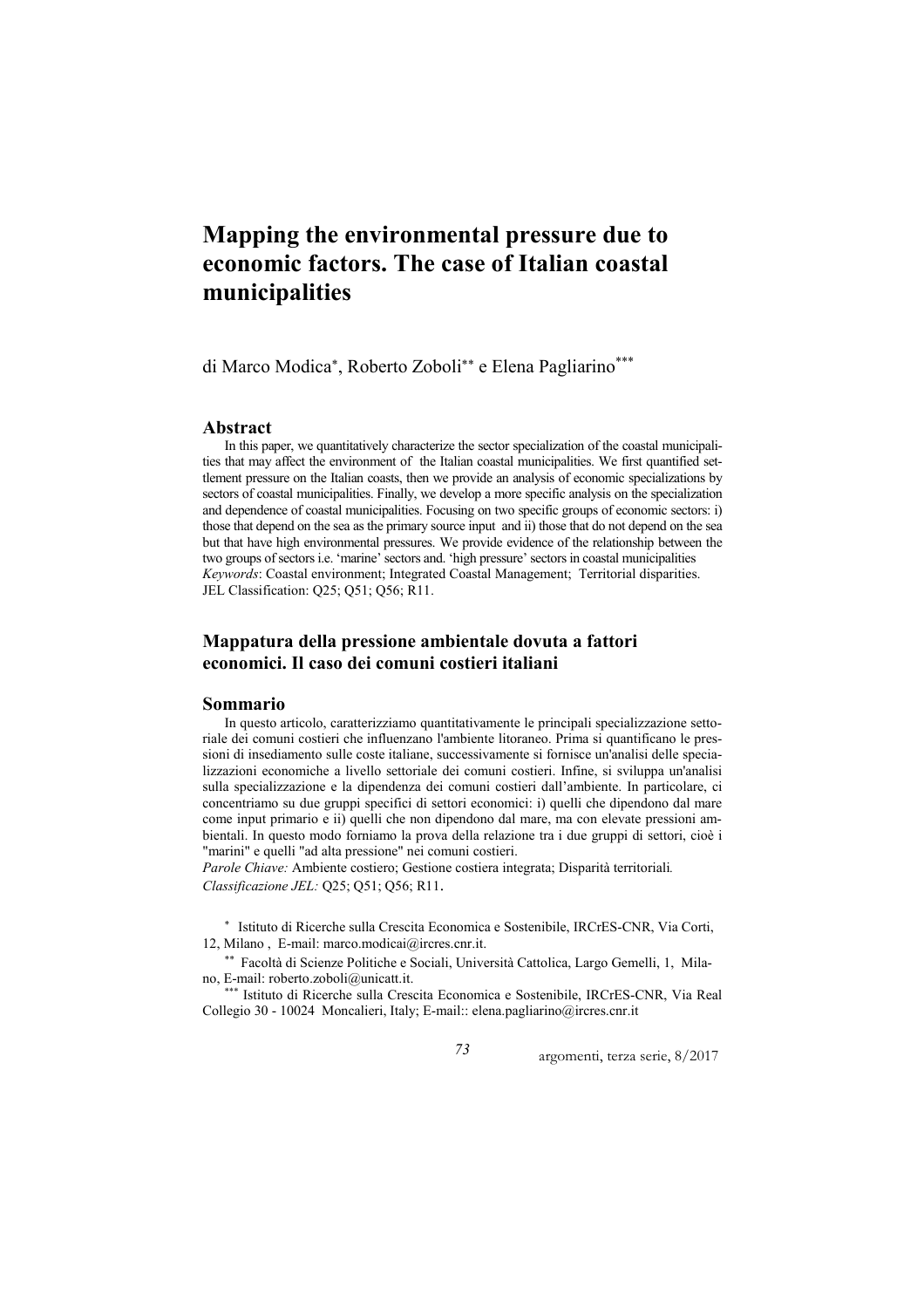## **Introduction**

Coastal municipalities in Italy are 645, less than 8% compared to the 8,093 Italian municipalities  $(2011).$ <sup>1</sup> They cover an area of 43,121 km2, which represents 14.2% of the national territory (with an average area of about 67 km2 compared to a national average of 37 km2). Furthermore, in coastal municipalities resides a population of 16.6 million of inhabitants in 2011, accounting for about 28% of the Italian population (Table 1). The coastal municipalities have therefore a very high average population density, equal to 387 inhabitants per km2 (against a national average of 197 inhabitants per km2). This evidence immediately suggests a high human pressure on coastal areas resulting from longstanding economic and demographic Italian development.

Despite this large presence of human activities in the coastal areas, all over the world, we note a limited availability, at least to our knowledge, of research on coastal integrated management, at national or supranational level. Indeed, research on coastal integrated management is generally referred to specific case studies (e.g. Cantasano and Pellicone, 2014; Niavis, et al. 2017).

This work, instead, aims at providing a useful tool for a more aggregate level of analysis of the relationship between local economy and the in/direct pressure on the sea. The main goal of the paper is to provide a possibly complete and updated map on the characteristics of the Italian coastal municipalities and economic areas they belong to. It also provides consistent and clear indications on the human pressure and the possible environmental pressures on the coastal areas of the regions object of study. In this way, this paper could be a useful tool for implementing policies and coastal integrated management strategies (Cantasano and Pellicone, 2014; Olsen, 2003) that reduce the environmental pressures while preserving the economic activities related to 'marine' activities.

In order to reach the goal of the paper we need to highlight that Italian coastal municipalities include some large cities, which could bias the aggregate data. Then, to be more confident about the effective human pressure exerted on the Italian coasts, Table 1 shows the data on population density excluding the cities (coastal and non-coastal) with more than 500,000 inhabitants. In the case of coastal municipalities, it comes to Genoa, Rome, Naples and Palermo.

<sup>&</sup>lt;sup>1</sup> Coastal municipalities are those defined as 'litoranei' by Istat, meaning those whose borders are touched by the sea.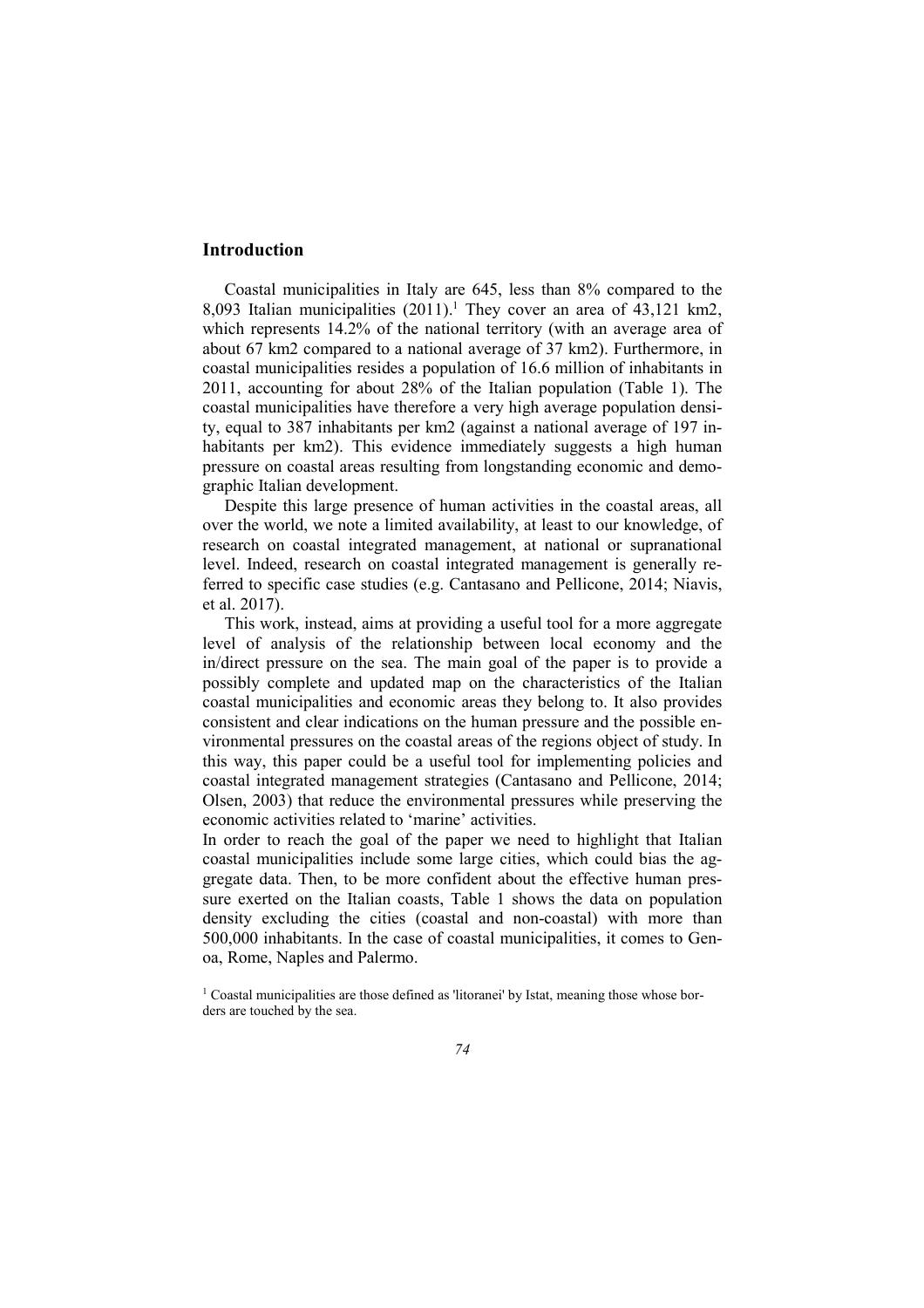In this way, excluding the large cities, our descriptive statistics denote very few changes. In fact, the coastal municipalities without the big cities occupy 13.7% of the Italian territory, with 22.6% of the population (11.8 million inhabitants) living there, which leads to a population density of about 287 inhabitants / km2 while the national average, calculated with homogenous standard, is of 174 inhabitants / km2.

At the same time, the change in population density between 2001 and 2011 (excluding the large cities) is higher (8 inhabitants / km2) compared to the figure that includes the big cities, a sign that the pressure of settlement on the four large coastal cities has slowed more than in coastal municipalities. It also should be noted that the four coastal cities excluded account for around 4.8 million inhabitants, almost 29% of all coastal municipalities, and this has a complex influence on the economic characterization of coastal municipalities, in particular in the case of Lazio (Rome) and Campania (Naples). Therefore, even excluding the larger coastal cities, the relative density of the coastal municipalities is still very high compared to the national average density (both with and without the big cities) and it is still increasing.

|  |  | Tab. 1 Italian coastal municipalities in 2011 (Elaboration from ISTAT). |
|--|--|-------------------------------------------------------------------------|
|  |  |                                                                         |

|                                                          | Number | Size<br>(km <sup>2</sup> ) | Population | Density (in-<br>$hab/km2$ ) | Pop. density<br>change 2011-<br>2001 |
|----------------------------------------------------------|--------|----------------------------|------------|-----------------------------|--------------------------------------|
| Italy                                                    | 8093   | 302072                     | 59433744   | 196.75                      | $+8.0$                               |
| Costal municipalities                                    | 645    | 43121                      | 16671831   | 386.62                      | $+7.0$                               |
| $%$ coastal                                              | 7.97   | 14.28                      | 28.05      |                             | $\overline{\phantom{a}}$             |
| Italy $($ >500000 inhabs<br>$excluded)*$                 | 8087   | 299953                     | 52496335   | 173.8                       | $+8.2$                               |
| Coastal<br>$\curvearrowright$ 500000<br>inhabs excluded) | 641    | 41314                      | 11848912   | 286.8                       | $+7.9$                               |
| $coastal$ $($ > 500000<br>%<br><i>inhabs excluded</i> )  | 7.92   | 13.77                      | 22.57      |                             | ٠                                    |

\* 4 coastal municipalities (Genoa, Naples, Palermo and Rome), and 2 non-coastal (Milan and Turin)

The Italian coasts, then, are subject to strong human pressures with respect to the non-coastal areas and the environmental impact on the coastal and marine territory might be severe (Arto et al., 2012; Barzotto et al., 2014; Bowen and Riley, 2003, Turner, 2000). Furthermore, the resilience of these areas can be reduced (Guarascio et al., 2017; Modica and Reggiani, 2014, 2015) and their vulnerability can be increased (Modica and Zoboli, 2016).<sup>2</sup>

<sup>&</sup>lt;sup>2</sup> This analysis may be also useful in the evaluation of natural disasters, in particular in the coastal areas and for flood risk (see for more details, Meroni et al., 2016; Modica et al., 2016 and Sterlacchini et al., 2016)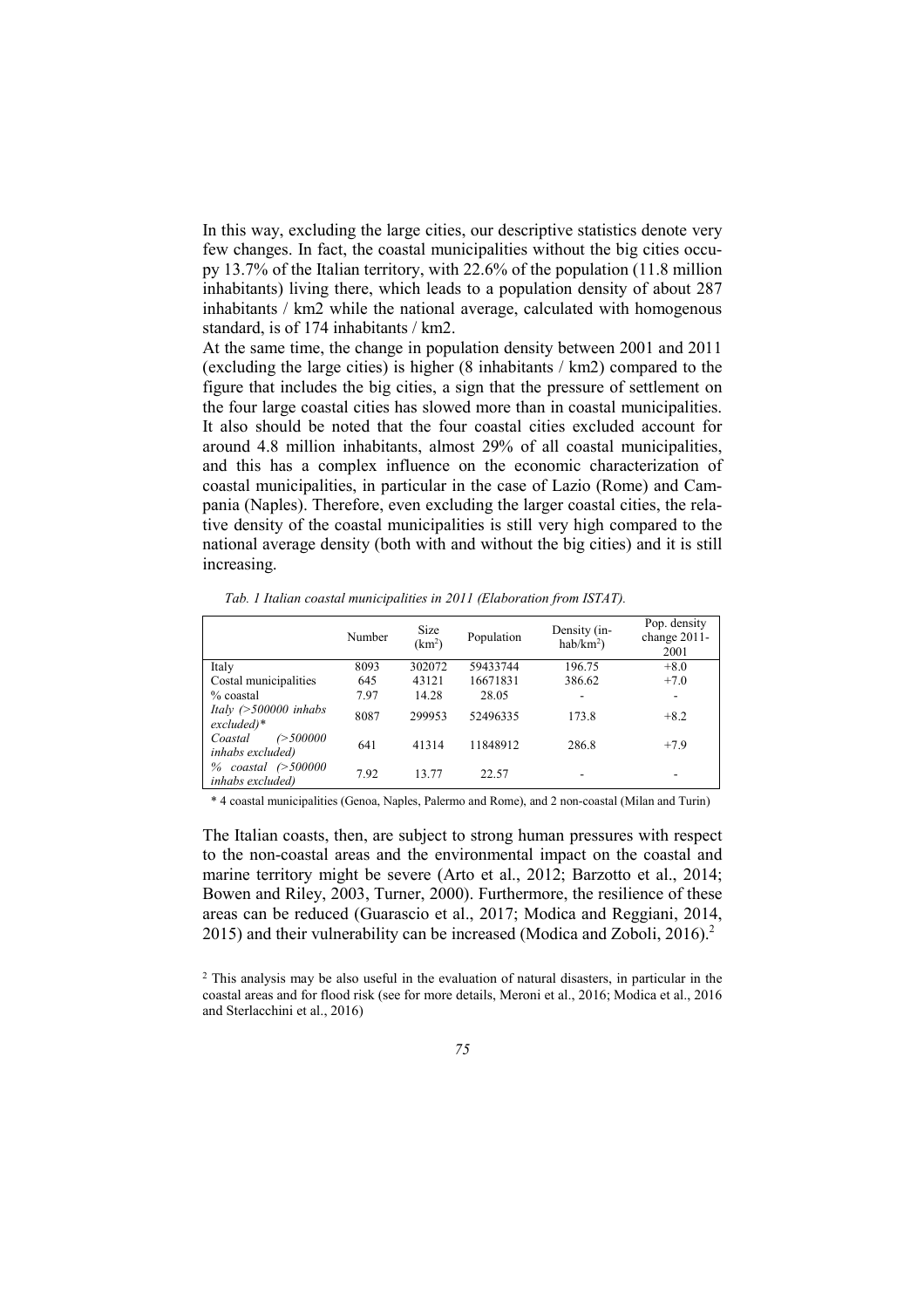Nonetheless, we are confident that the presence of large cities do not bias our analysis. Then, as we said above, the goal of the analysis is to provide a characterization of the overall Italian coastal municipalities (of the selected regions) allowing to highlight their specialization in terms of economic activities and economic dependence on marine production sectors (i.e. sectors that are closely dependent on the ecological conditions of the sea because such as fishing). Moreover, we also highlight the environmental pressure due to high pollutant sectors in the coastal municipalities (the so-called high impact sectors). This second group of sectors deserves a more in depth discussion. Indeed, the selection of these sectors has been made up in the light of those economic activities not directly linked to maritime resources, but localized in coastal zones that may exert environmental pressures, on the coast and the sea on the basis of two main arguments: (i) the literature on pressures (see for instance Marin and Mazzanti (2013) and Fadda (2016)); and (ii) an indicator on the CO2 emission intensity, atmospheric pollutant and heavy metals per employed derived by NAMEA. (Moll et al. 2007). NAMEA tables provide the link between environmental pressures (in terms of air emissions) and economic data (e.g. employment, value added, and output)for branches of resident units (see Marin and Mazzanti 2013, for details). $3$ 

We then will be able to determine the presence of coastal areas that are subjected to a strong environmental pressure due to both the impact caused by the economic sectors depending on the sea and the high impact sectors and we can have evidence of a possible interrelation between the two groups of sectors.<sup>4</sup>

The data used in this analysis come from the Census of Industries and Services developed by ISTAT in 2011. These data provide a very detailed information at municipality scale on the characteristic of firms and employments that could be sufficient to characterize municipalities in terms of productive structure. The Census data are available at the municipal level for 352 sectors ATECO 2007 (at different levels of aggregation for Sections, Divisions, Groups), by size class (15 classes), by type of legal form (12 types) and other features (Marra and Turcio, 2016). For our purposes, we have used data on total employees for municipality for each sector

<sup>&</sup>lt;sup>3</sup> In this way, even tough not perfectly, it may be possible to recognize CO2 emissions per each employed at sectoral level. This might be considered then as a proxy for high pollutant sectors (derived as a proxy of CO2 emissions by the sector), even not related directly to sea activities.

<sup>&</sup>lt;sup>4</sup> See Lucchese et al., 2016; Marin and Modica, 2017 for considerations on economic exposure.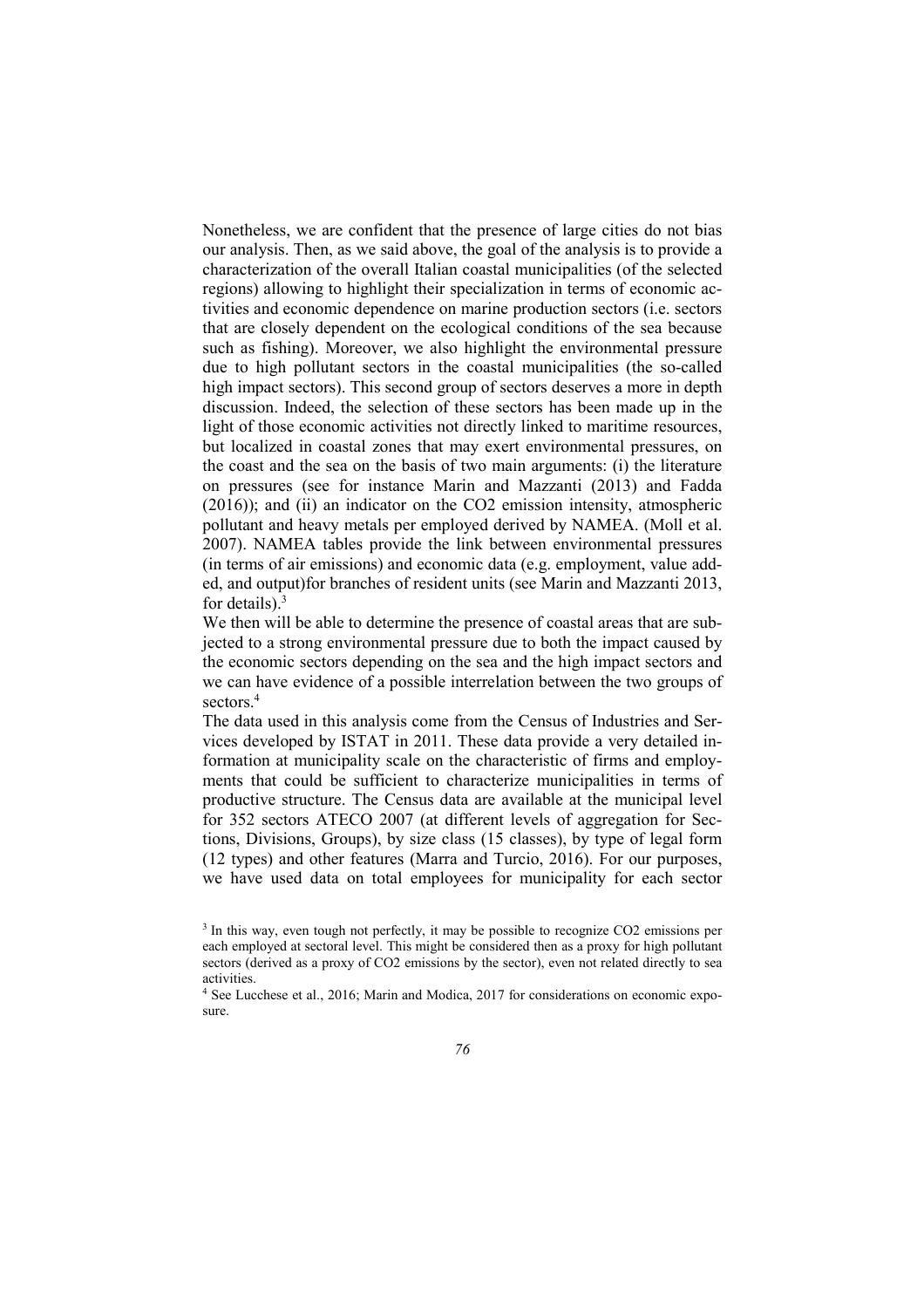ATECO 2007 (with a selection of 120 areas in the levels of aggregation among the three available).

The analysis is conducted on seven Italian regions: Campania, Emilia Romagna, Friuli-Venezia Giulia, Liguria, Apulia, Sardinia and Veneto. These are the regions that have the most peculiar characteristics throughout the country in terms of length of coastal territory, number of coastal municipalities and ratio between coastal areas and hinterland areas, generalization over the entire Italian territory might be done, however to avoid redundancy we focus only on the above regions.

The paper is organized as follows: Section 2 describes the case studies and the Italian contrast between coastal and non-coastal areas. Section 3 shows the economic dependence on marine resources and areas of high environmental pressure for all the case studies. Section 4 concludes.

## **1. Study sites and methods**

The main population data are available in Table 2 and are based on the data of the Census of population and housing of 2011 carried out by ISTAT. All the regions show higher population density in the coastal municipalities with respect to the hinterland, with the only exception being Veneto where the residential density is not very different from the Italian average: 254.44 inhab./km2 in the coastal municipalities, but it is a bit lower than the value of the non-coastal municipalities (264.80 inhab./km2). In this situation, the anthropological pressure is higher in the hinterland than in the coast (more details in Table 2).

This evidence shows that even if the total surface of coastal municipalities cover only a small part of the entire regional area however, coastal municipalities are usually subject to a strong human pressure greater than that of non-coastal areas. These data, however, reflect only the demographic characteristics. Regarding the economic data, there are some differences: according to the Census of Industries and Services developed by Istat in 2011, in Campania the employees in all sectors were 939,776 (17% of the total regional population), of these, 43% of the total were employed in activities located in coastal municipalities. This indicates an even higher density of employment for coastal municipalities, albeit slightly, with respect to the population density and, therefore, these coastal municipalities could be thought as net attractors of work.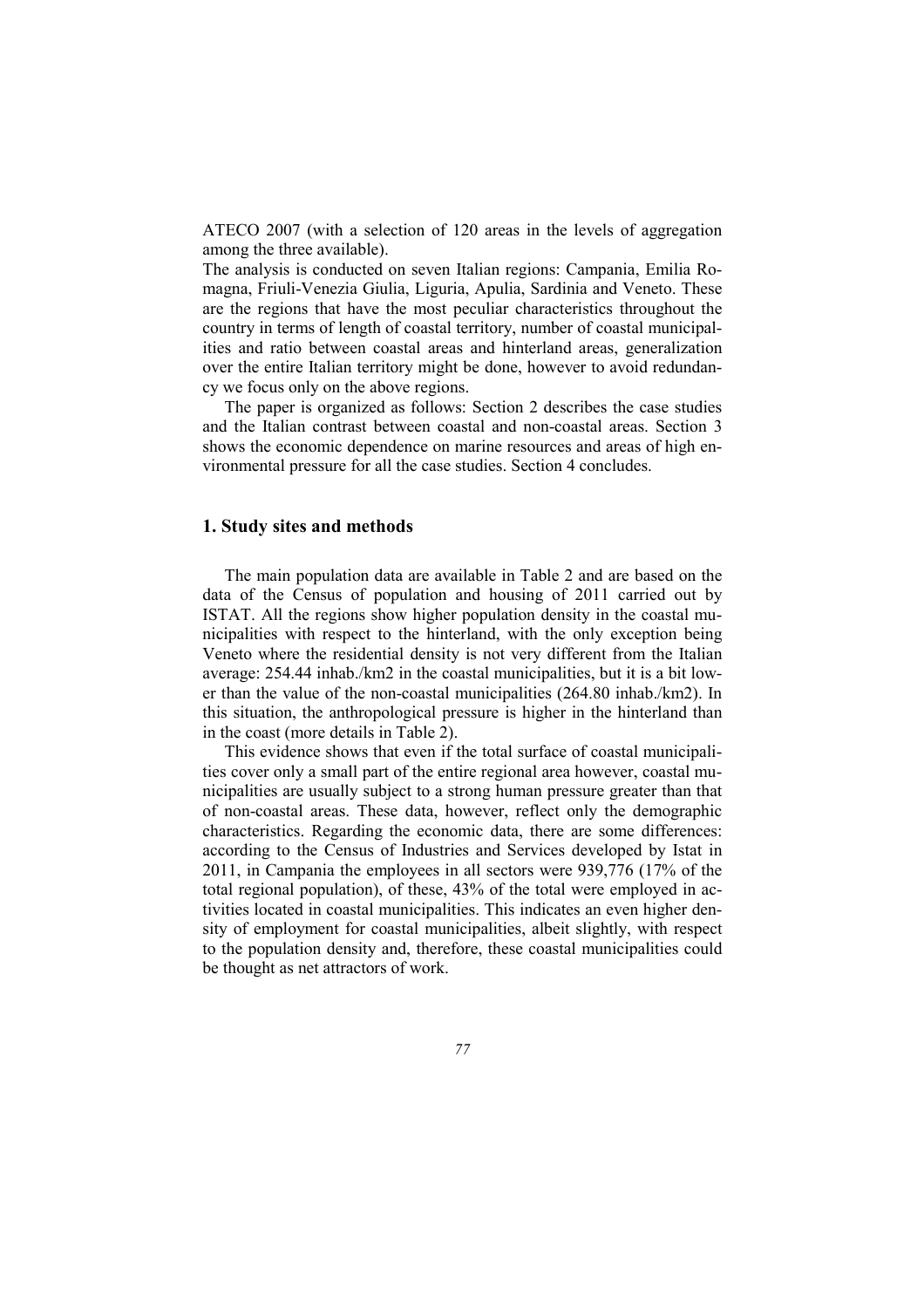|             | Number         | Size<br>(km <sup>2</sup> ) | Population            | Density (in-<br>$hab/km2$ ) | Employment |
|-------------|----------------|----------------------------|-----------------------|-----------------------------|------------|
|             |                |                            | <b>CAMPANIA</b>       |                             |            |
| Total       | 551            | 13670.95                   | 5766810               | 421.83                      | 939776     |
| Coastal     | 60             | 1748.02                    | 2153646               | 1214.32                     | 404103     |
| Non Coastal | 491            | 11922.98                   | 3548285               | 421.83                      | 505673     |
| % Coastal   | 11             | 13                         | 38                    |                             | 43         |
| Main city   |                | 119.02                     | 962003                | 808270                      | ÷,         |
|             |                |                            | <b>EMILIA ROMAGNA</b> |                             |            |
| Total       | 348            | 22452.78                   | 4342135               | 193.39                      | 1518243    |
| Coastal     | 14             | 1523.23                    | 506031                | 332.21                      | 151824     |
| Non Coastal | 334            | 20929.55                   | 3836104               | 183.29                      | 1366419    |
| % Coastal   | 4              | 7                          | 12                    |                             | 10         |
| Main city   |                | 140.86                     | 371377                | 263650                      |            |
|             |                |                            | FRIULI-VENEZIA GIULIA |                             |            |
| Total       | 218            | 7862.30                    | 1218985               | 155.04                      | 80450      |
| Coastal     | 9              | 434.30                     | 288490                | 664.27                      | 18504      |
| Non Coastal | 209            | 7428.01                    | 930495                | 125.27                      | 61943      |
| % Coastal   | $\overline{4}$ | 6                          | 24                    | $\overline{a}$              | 23         |
| Main city   |                | 85.10                      | 202123                | 237512                      |            |
|             |                |                            | <b>LIGURIA</b>        |                             |            |
| Total       | 235            | 5416.21                    | 1570694               | 289.99                      | 433371     |
| Coastal     | 63             | 1321.82                    | 1262633               | 955.22                      | 372700     |
| Non Coastal | 172            | 4094.40                    | 308061                | 75.23                       | 60671      |
| % Coastal   | 27             | 24                         | 80                    |                             | 86         |
| Main city   |                | 240.29                     | 586180                | 2439                        |            |
|             |                |                            | <b>APULIA</b>         |                             |            |
| Total       | 258            | 19540.90                   | 4052566               | 207.39                      | 700432     |
| Coastal     | 67             | 5993.03                    | 1701712               | 283.95                      | 316009     |
| Non Coastal | 191            | 13547.87                   | 2350854               | 173.52                      | 384421     |
| % Coastal   | 26             | 31                         | 42                    |                             | 45         |
| Main city   |                | 117.39                     | 316532                | 269642                      |            |
|             |                |                            | <b>SARDINIA</b>       |                             |            |
| Total       | 376            | 24100.02                   | 1639362               | 68.02                       | 294992     |
| Coastal     | 70             | 7452.70                    | 835039                | 112.05                      | 184472     |
| Non Coastal | 306            | 16647.32                   | 804323                | 48.32                       | 110520     |
| % Coastal   | 19             | 31                         | 51                    |                             | 63         |
| Main city   |                | 85.45                      | 149883                | 1763                        |            |
|             |                |                            | <b>VENETO</b>         |                             |            |
| Total       | 581            | 18407.42                   | 4857210               | 263.87                      | 1642359    |
| Coastal     | 11             | 1654.57                    | 420986                | 254.44                      | 144527     |
| Non Coastal | 570            | 16752.84                   | 4436224               | 264.80                      | 1497832    |
| % Coastal   | $\overline{2}$ | 9                          | 9                     | $\overline{a}$              | 8          |
| Main city   |                | 415.90                     | 261362                | 62843                       |            |
|             |                |                            |                       |                             |            |

*Tab. 2 - Coastal and non-coastal municipalities of the selected regions, 2011.* 

When looking at the employment the picture is fuzzy, for instance In Emilia-Romagna the employees in all sectors were 1,518,243 (35% of the population), of these, about 10% of the total were employed in businesses located in coastal municipalities. This value still indicates a lower density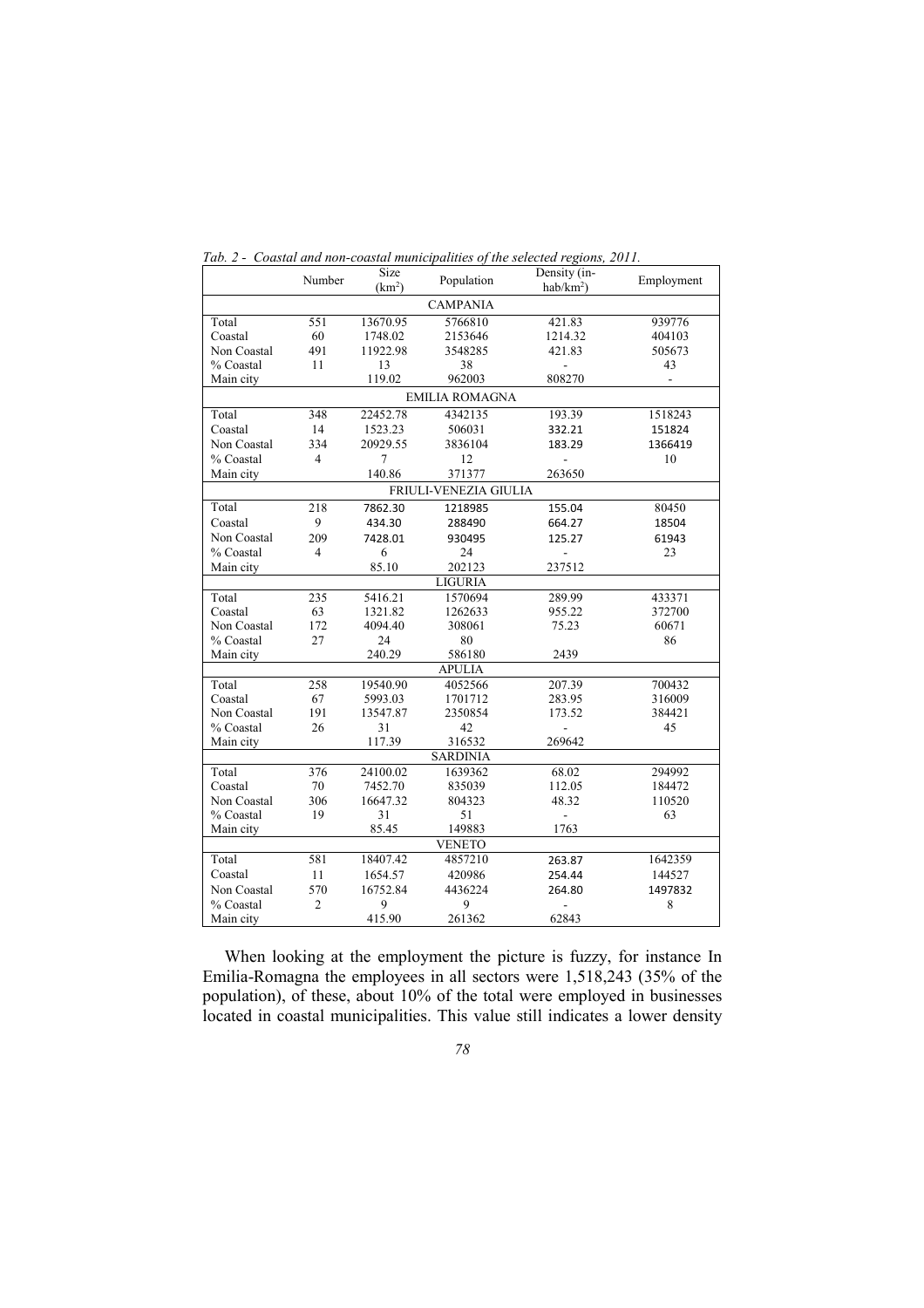of employment than population density and therefore, the coastal municipalities of Emilia Romagna might be seen as net "exporters" of work. These data therefore draw a very heterogeneous picture between regions and it might be considered as a complete taxonomy of the entire country.

### *1.1. Absolute economic specialization*

A first indicator of (absolute) specialization is represented by the percentage of each sector on the employment in the municipality. The main results are presented as the average of all municipalities of a region in Tab.3.

In Campania, considering the major sectors as presented by ATECO 2007, the primary sector (agriculture, forestry and fishing) represents an average of 1,53% of the whole municipal employment in the coastal municipalities with respect to about 0,6% in the non-coastal municipalities. Almost all the manufacturing sectors have a higher average of the percentage of the employment in the non-coastal municipalities than in the coastal ones. On the contrary, most of services have a higher average of the percentage of the employment in the coastal municipalities than in the noncoastal ones. More specifically, the trade represents a very high level of employment in the coastal municipalities (an average of 27,32% with respect to the 26,98% in the non-coastal municipalities), and the same happens in the sector of tourism.

In Emilia Romagna, the primary sector (agriculture, forestry and fishing) represents an average share of 5,99% of the whole municipal employment in the coastal municipalities with respect to about 0,79% in the noncoastal municipalities. These values reach relatively high levels in the sector of fishing  $(5,74\%)$  with respect to agriculture  $(0,2\%)$ . The manufacturing sectors have in average a higher employment level in non-coastal municipalities than in coastal ones. The services, instead, show higher averages of employment in coastal municipalities, especially for activities linked to tourism.

In Friuli Venezia Giulia, the primary sector (agriculture, forestry and fishing) represents an average share of 6,53% of the whole municipal employment in the coastal municipalities with respect to 1,22% (with very high values for fishing). In the manufacturing sectors, the pattern shows a typical trend similar to other regions with higher averages in non-coastal municipalities.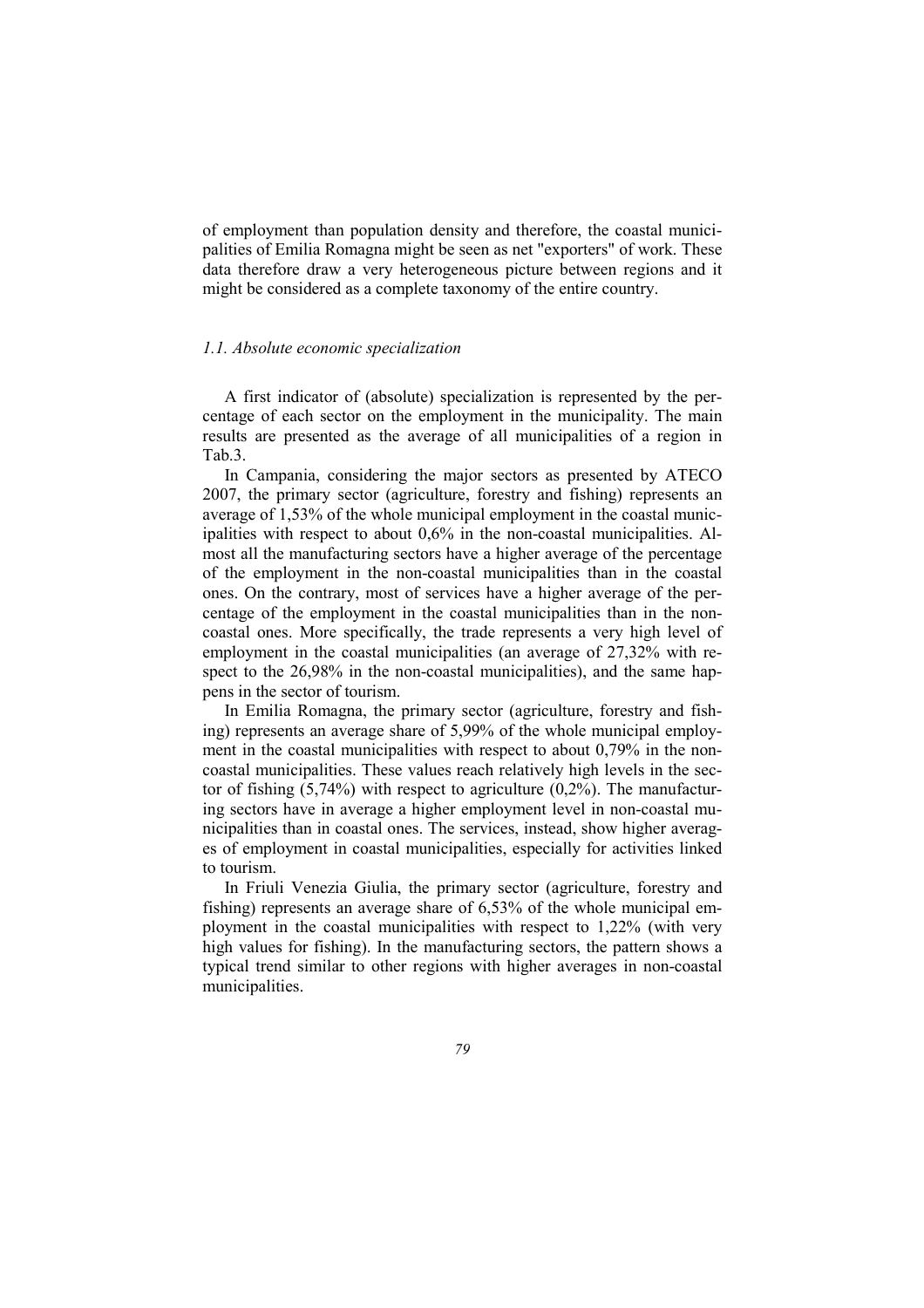| Coastal munici-<br>palities                                                                                                    | Total<br>empl. | A    | 03   | B    | $\mathsf{C}$ | D    | E    | F     |
|--------------------------------------------------------------------------------------------------------------------------------|----------------|------|------|------|--------------|------|------|-------|
| Campania                                                                                                                       | 939776         | 0.28 | 0.14 | 0.06 | 16.3         | 0.18 | 1.83 | 10.   |
| Average for coa-<br>stal                                                                                                       | ÷,             | 1.54 | 1.40 | 0.04 | 9.79         | 0.03 | 1.43 | 13.1  |
| Average for non-<br>coastal                                                                                                    |                | 0.64 | 0.01 | 0.16 | 19.71        | 0.06 | 1.02 | 17.22 |
| <b>Emilia Romagna</b>                                                                                                          | 1518243        | 0.45 | 0.20 | 0.08 | 29.84        | 0.42 | 0.50 | 8.88  |
| Average for coa-<br>stal                                                                                                       |                | 5.99 | 5.74 | 0.04 | 16.84        | 0.05 | 1.00 | 10.67 |
| Average for non-<br>coastal                                                                                                    |                | 0.79 | 0.07 | 0.16 | 35.91        | 0.09 | 0.61 | 14.05 |
| Friuli-Venezia<br>Giulia                                                                                                       | 352169         | 0.48 | 0.21 | 0.08 | 31.76        | 0.20 | 0.99 | 9.61  |
| Average for coa-<br>stal                                                                                                       |                | 6.53 | 6.31 | 0.02 | 15.13        | 0.02 | 0.59 | 12.50 |
| Average for non-<br>coastal                                                                                                    |                | 1.22 | 0.09 | 0.26 | 31.91        | 0.35 | 0.41 | 16.06 |
| Liguria                                                                                                                        | 433371         | 0.25 | 0.17 | 0.08 | 18.11        | 0.29 | 1.37 | 10.30 |
| Average for co-<br>sata                                                                                                        |                | 0.60 | 0.55 | 0.15 | 8.64         | 0.08 | 0.57 | 14.35 |
| Average for non-<br>coastal                                                                                                    |                | 0.91 | 0.05 | 0.24 | 19.47        | 0.01 | 0.22 | 24.56 |
| <b>Apulia</b>                                                                                                                  | 700432         | 0.71 | 0.43 | 0.22 | 17.82        | 0.15 | 1.69 | 12.96 |
| Average for coa-<br>stal                                                                                                       |                | 2.08 | 1.64 | 0.37 | 16.64        | 0.07 | 0.82 | 13.75 |
| Average for non-<br>coastal                                                                                                    |                | 0.99 | 0.02 | 0.29 | 18.58        | 0.14 | 1.26 | 17.24 |
| <b>Sardinia</b>                                                                                                                | 294992         | 0.94 | 0.72 | 0.60 | 12.55        | 0.39 | 1.92 | 13.89 |
| Average for coa-<br>stal                                                                                                       |                | 3.17 | 2.75 | 1.18 | 11.78        | 0.07 | 1.16 | 18.61 |
| Average for non-<br>coastal                                                                                                    |                | 0.69 | 0.07 | 0.57 | 16.17        | 0.06 | 0.70 | 21.57 |
| Veneto                                                                                                                         | 1642359        | 0.49 | 0.27 | 0.08 | 32.48        | 0.14 | 0.83 | 9.52  |
| Average for coa-<br>stal                                                                                                       |                | 7.42 | 7.02 | 0.00 | 11.19        | 0.04 | 0.52 | 14.42 |
| Average for non-<br>coastal                                                                                                    |                | 0.59 | 0.06 | 0.16 | 39.48        | 0.13 | 0.53 | 13.14 |
| Nace rev2 sectors: A: Agriculture; 03: Fishing; B: Mining; C: Manufacture; D: Electricity; E: Water supply; F:<br>Construction |                |      |      |      |              |      |      |       |

*Tab. 3 - Average share of employment of productive sectors of coastal municipalities of the regions under study and comparison with common non-coastal,%, 2011 for some selected sectors.*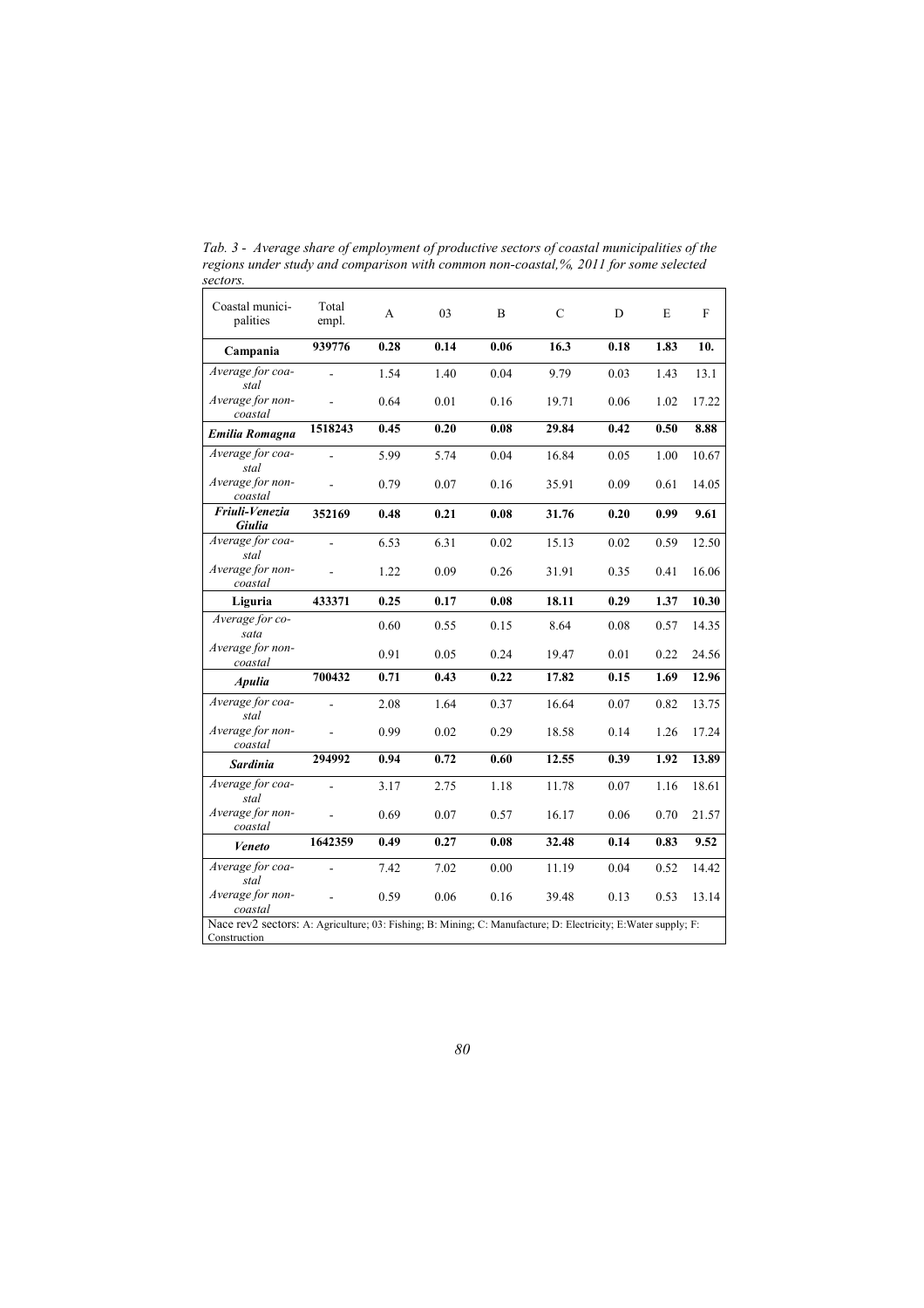| Coastal municipalities  | G     | H    | I     | J    | K    | L    | M    | $\mathbf{P}$ |
|-------------------------|-------|------|-------|------|------|------|------|--------------|
| Campania                | 27    | 7.4  | 7.    | 1.49 | 2.22 | 0.96 | 7.49 | 1.12         |
| Average for coastal     | 27.3  | 4.34 | 18.2  | 1.17 | 1.16 | 0.99 | 7.13 | 0.52         |
| Average for non-coastal | 26.9  | 4.51 | 9.08  | 0.68 | 1.04 | 0.44 | 7.32 | 0.78         |
| <b>Emilia Romagna</b>   | 19.2  | 4.97 | 8.38  | 2.15 | 3.39 | 2.26 | 6.52 | 0.30         |
| Average for coastal     | 22.4  | 3.54 | 15.09 | 1.30 | 1.66 | 4.70 | 5.32 | 0.21         |
| Average for non-coastal | 18.1  | 4.80 | 9.16  | 1.07 | 0.86 | 1.70 | 4.24 | 0.20         |
| Friuli-Venezia Giulia   | 17.3  | 4.18 | 7.19  | 2.07 | 5.41 | 1.74 | 6.72 | 0.35         |
| Average for coastal     | 20.5  | 3.26 | 15.96 | 1.72 | 3.47 | 3.16 | 5.70 | 0.33         |
| Average for non-coastal | 17.7  | 3.09 | 12.84 | 0.89 | 1.12 | 1.36 | 4.61 | 0.41         |
|                         |       |      |       |      |      |      |      | 0.34         |
| Liguria                 | 20.58 | 8.97 | 8.97  | 1.76 | 3.04 | 2.15 | 7.91 |              |
| Average for cosata      | 24.35 | 3.72 | 22.35 | 1.19 | 1.09 | 3.57 | 6.34 | 0.30         |
| Average for non-coastal | 20.68 | 3.78 | 15.78 | 0.54 | 0.77 | 1.10 | 4.41 | 0.11         |
| <b>Apulia</b>           | 26.89 | 5.22 | 0.08  | 0.02 | 1.93 | 0.79 | 7.55 | 0.42         |
| Average for coastal     | 28.15 | 2.92 | 0.14  | 0.01 | 0.97 | 0.70 | 6.77 | 0.31         |
| Average for non-coastal | 28.80 | 3.84 | 0.08  | 0.01 | 1.27 | 0.47 | 6.42 | 0.31         |
| <b>Sardinia</b>         | 26.17 | 6.05 | 9.54  | 2.31 | 2.58 | 1.08 | 7.35 | 0.49         |
| Average for coastal     | 25.44 | 3.35 | 15.55 | 0.89 | 0.80 | 1.31 | 5.80 | 0.30         |
| Average for non-coastal | 28.43 | 4.55 | 11.43 | 0.52 | 0.38 | 0.19 | 5.59 | 0.18         |
| Veneto                  | 21.26 | 4.40 | 7.39  | 2.03 | 3.42 | 2.26 | 6.15 | 0.28         |
| Average for coastal     | 25.09 | 4.37 | 15.58 | 0.74 | 0.63 | 3.73 | 4.81 | 0.25         |

*Tab. 3 - (continued)* 

Nace rev2 sectors: G: Wholesale; H: Transport; I: Accommodation; J:Information and communication; K:Financial activities; L:Real estate; M: Professional, scientific and technical activities; P: Education; Q: Health, not included for space constraints. Results are available upon request

In Liguria, the primary sector (agriculture, forestry and fishing) represents an average share of 0,6% of the whole municipal employment in coastal municipalities with respect to about 0,9% in non-coastal municipalities. These values reach relatively high levels in the sector of fishing  $(0,5\%)$ with respect to agriculture (0,04%), and this is the opposite trend of noncoastal municipalities. In Liguria, constructions represent a significant sector of employment, with average percentages that reach 14,3% in coastal municipalities and 24,5% in non-coastal municipalities. Most of services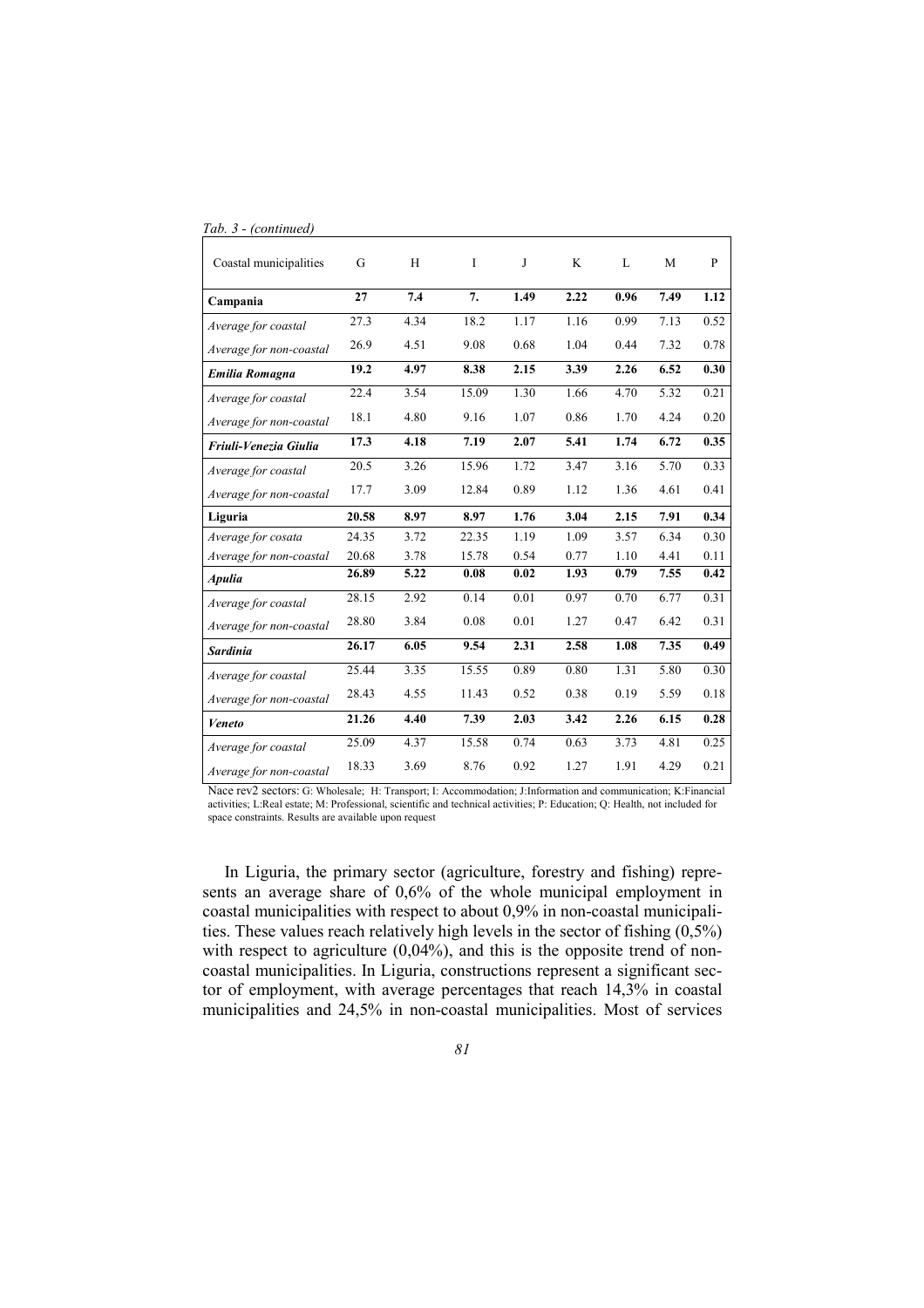have a higher average of the percentage of the employment in coastal municipalities than in non-coastal ones.

In Apulia, the primary sector (agriculture, forestry and fishing) represents an average share of 2,08% of the whole municipal employment in coastal municipalities with respect to about 0,99% in non-coastal municipalities. This percentage is mainly due to the employment in the fishing, which is 1,64% with respect to the 0,32% of agriculture. The manufacturing sector has an average employment of 16,63% in coastal municipalities and an average of 18,57% in non-coastal ones. It has to be noted that in some sectors, especially those in which a certain quantity of freshwater is required (such as the production of beverages or the leather manufacturing), the average employment is higher in coastal municipalities than in noncoastal ones. The building sector instead hires more people in non-coastal municipalities 17,24% with respect to 13,75%). Finally, in the sector of services the averages in the coastal municipalities (28,15%) is almost the same as in non-coastal ones (28,78%).

In Sardinia, the primary sector (agriculture, forestry and fishing) covers an average share of 3.17% of the occupation in coastal municipalities compared to a much lower 0.69% for non-coastal. This difference is due mainly to the level of employment of the fisheries sector, equal to 2.75% compared to 0.35% of the agriculture sector. These values are greater in comparison to the average share for the non-coastal areas. The opposite occurs in the manufacturing sectors, which have an average of 11,78% of employment in coastal municipalities and an average of 16.17% of employment in noncoastal areas. The constructions instead occupy a larger share of individuals in non-coastal areas (21.51% vs. 18.61%). Finally, with regard to services, the average share of employment of the commercial activities of the coastal municipalities (25.44%) is lower than the average of the employment shares of common non-coastal (28.43%), while accommodation services and catering (tourism), information services and communications, financial services, education and real estate activities are on average higher in the coastal municipalities.

Veneto in the primary sector (agriculture, forestry and fishing) covers an average share of 7.42% of total employment in the coastal municipalities compared to a 0.59% in non-coastal areas. In most manufacturing sectors and services, the employment shares exceed those of non-coastal areas, following a pattern similar to that of Emilia-Romagna.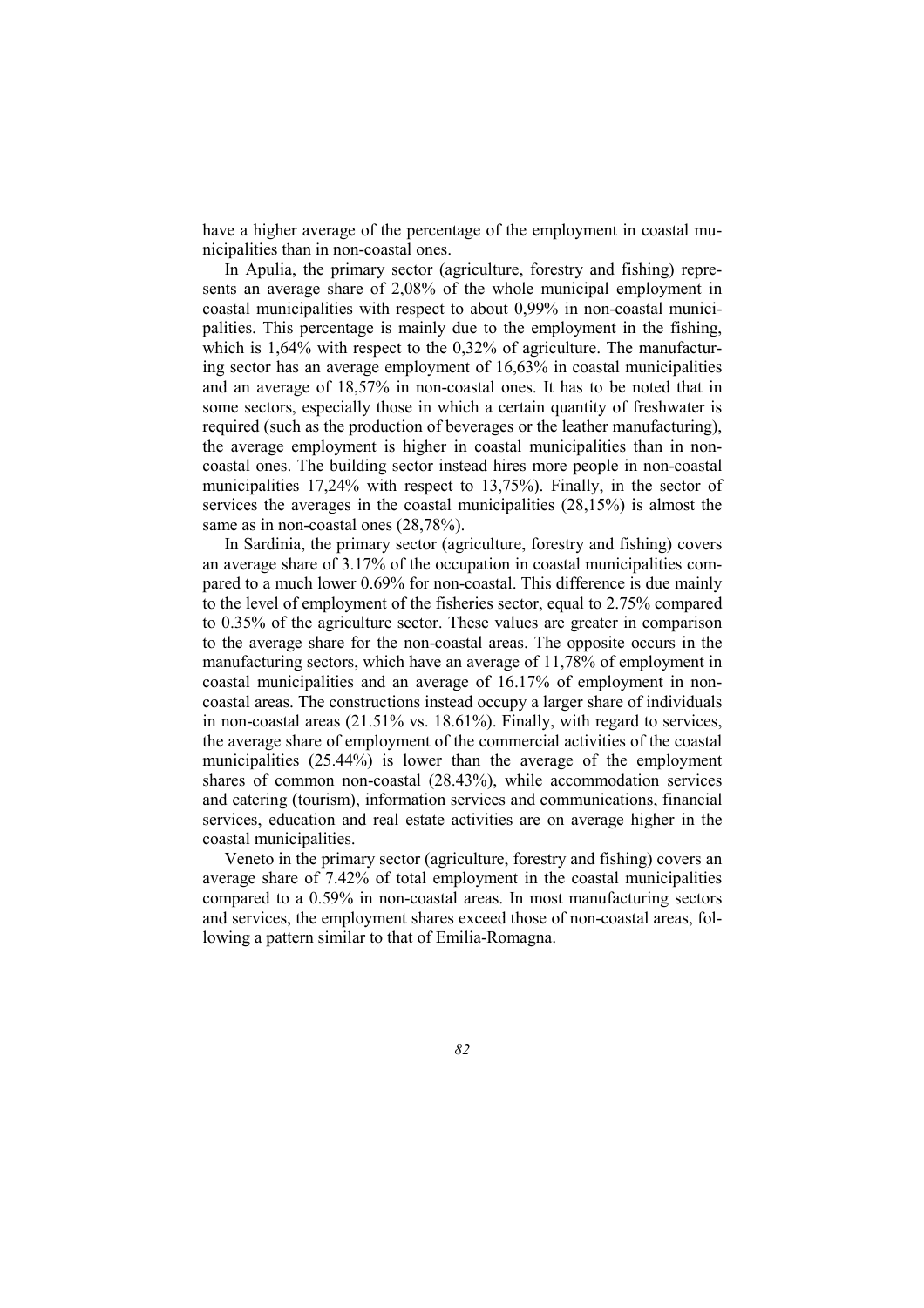#### *2.2 Relative economic specialization*

The economic specialization of the municipalities can be seen in relative terms through local specialization indices given by the ratio between the shares of each sector in each municipality with respect to the share that the same sector has in the regional employment. An index greater than 1 suggests a specialization relative to the region. More in detail, defined *i* the municipality and *j* the sector, the index of local specialization is given by:

$$
Spec. loc_{ij} = \frac{A_{ij}}{\Sigma_i A_{ij}} \cdot \frac{\Sigma_i \Sigma_j A_{ij}}{\Sigma_j A_{ij}},
$$

where  $A_{ij}$  is the number of employees in the sector *j* in the municipality *i* and this implies that the following sums are:  $\Sigma_i A_{ij}$  is the total number of employees for any sectors, *j*;  $\sum_i \tilde{A}_{ij}$  is the total number of employees in the municipality, *i* and  $\sum_i \sum_j A_{ij}$  is the total number of employees in the region.

Another indicator that measures the difference in specialization between coastal municipalities and the region consists of the index of dissimilarity. This is given by:

$$
Ind.Diss = \frac{1}{2} \cdot \sum_{i} |\frac{A_{ij}}{\sum_{i} A_{ij}} - \frac{\sum_{j} A_{ij}}{\sum_{i} \sum_{j} A_{ij}}|
$$

that is half of the sum of the absolute differences between the sum of the shares of sector  $\mathbf i$  in the employment of the municipality  $\mathbf i$ , and the sum of the shares of employment of sector *j* to the total regional employment in all sectors. This index varies between zero and one with zero indicating complete correspondence, and 1 full difference between the production structures of municipality *i* and region. The results are provided in Table 4 and graphically are represented in Figure 1

In summary, Campania shows a situation where the coastal municipalities show a dissimilarity index slightly lower, in average (0.55) than that of non-coastal ones (0.60) thus presenting a greater similarity, albeit slight, of production structure (employment) than non-coastal. Figure 1a confirms this slight tendency, although it is not delineable a dominant structure. In conclusion, although the coastal municipalities have a production structure typical and different from the non-coastal ones, (i.e. high shares of certain sectors municipal employment, specialization or de-specialization in given sectors), they influence the entire production structure in a slightly more pronounced way than non-coastal areas.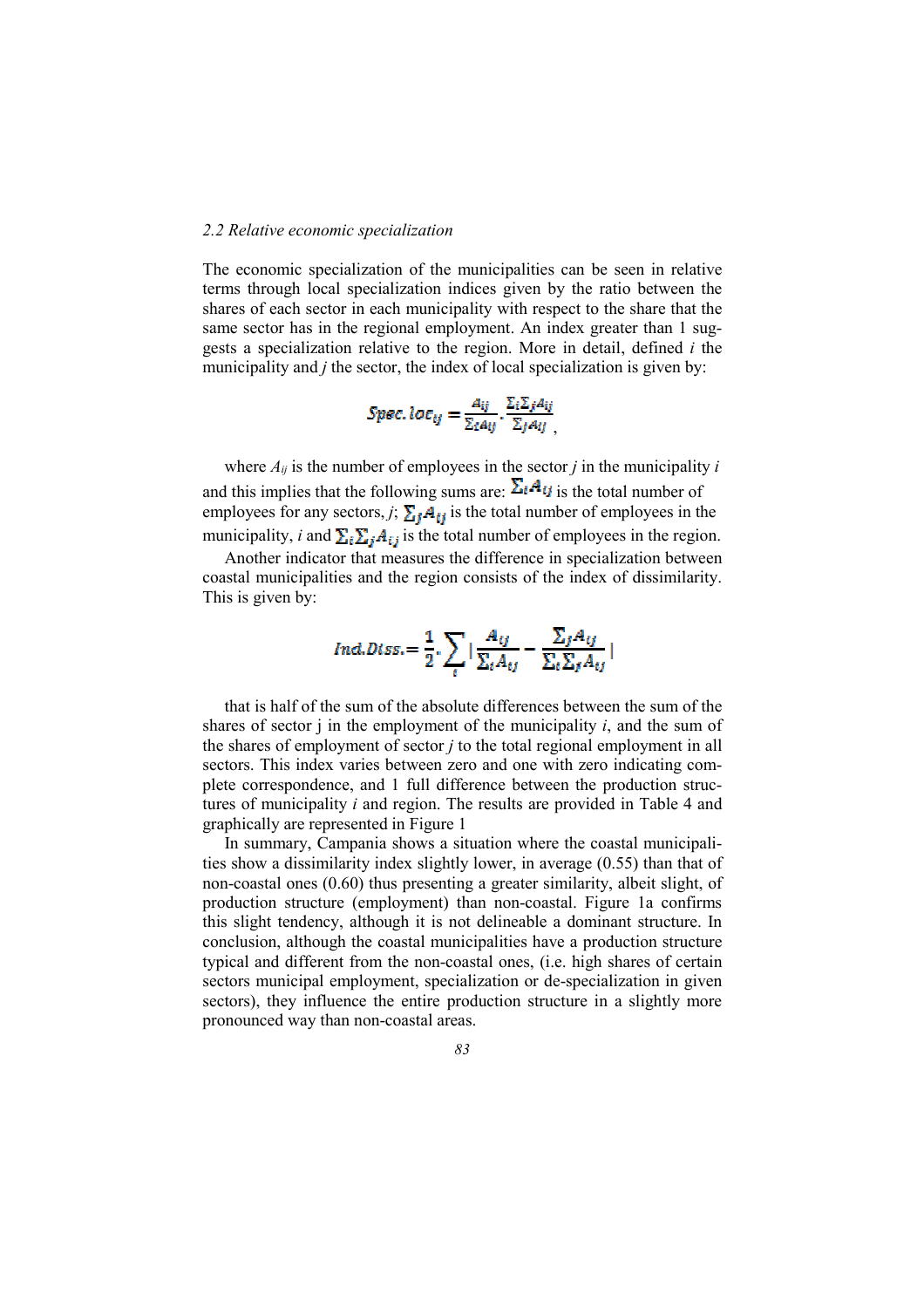*Tab. 4 - Local specialization index of productive sectors (employment) in coastal municipality compared to non-costal municipality, 2011.* 

|                                                                | A     | 03   | B                     | $\mathsf{C}$ | D    | E    | $\mathbf F$ | G    |  |  |
|----------------------------------------------------------------|-------|------|-----------------------|--------------|------|------|-------------|------|--|--|
| Campania                                                       |       |      |                       |              |      |      |             |      |  |  |
| index<br>Average<br>for<br>coastal municipality                | 5.50  | 10.3 | 0.69                  | 0.60         | 0.18 | 0.78 | 1.23        | 1.01 |  |  |
| Average index for non<br>coastal munic.                        | 2.28  | 0.09 | 2.52                  | 1.21         | 0.35 | 0.56 | 1.62        | 1.00 |  |  |
|                                                                |       |      | Emilia-Romagna        |              |      |      |             |      |  |  |
| index<br>for<br>Average<br>coastal municipality                | 13.24 | 29.1 | 0.54                  | 0.56         | 0.12 | 1.99 | 1.20        | 1.16 |  |  |
| Average index for non<br>coastal munic.                        | 1.74  | 0.38 | 2.06                  | 1.20         | 0.22 | 1.22 | 1.58        | 0.94 |  |  |
|                                                                |       |      | Friuli-Venezia Giulia |              |      |      |             |      |  |  |
| index<br>for<br>Average<br>coastal municipality                | 13.70 | 30.3 | 0.27                  | 0.48         | 0.10 | 0.60 | 1.30        | 1.18 |  |  |
| Average index for non<br>coastal munic.                        | 2.57  | 0.43 | 3.05                  | 1.00         | 1.80 | 0.42 | 1.67        | 1.02 |  |  |
|                                                                |       |      | Liguria               |              |      |      |             |      |  |  |
| index<br>for<br>Average<br>coastal municipality                | 2.39  | 3.27 | 1.83                  | 0.48         | 0.26 | 0.42 | 1.39        | 1.18 |  |  |
| Average index for non<br>coastal munic.                        | 3.62  | 0.28 | 3.06                  | 1.09         | 0.04 | 0.16 | 2.38        | 1.00 |  |  |
|                                                                |       |      | <b>Apulia</b>         |              |      |      |             |      |  |  |
| index<br>for<br>Average<br>coastal municipality                | 2.93  | 3.79 | 1.64                  | 0.93         | 0.42 | 0.48 | 1.06        | 1.05 |  |  |
| Average index for non<br>coastal munic.                        | 1.40  | 0.06 | 1.29                  | 1.04         | 0.93 | 0.75 | 1.33        | 1.07 |  |  |
|                                                                |       |      | <b>Sardinia</b>       |              |      |      |             |      |  |  |
| index<br>Average<br>for<br>coastal municipality                | 3.37  | 3.81 | 1.97                  | 0.94         | 0.17 | 0.60 | 1.34        | 0.97 |  |  |
| Average index for non<br>coastal munic.                        | 0.73  | 0.10 | 0.96                  | 1.29         | 0.16 | 0.36 | 1.55        | 1.09 |  |  |
|                                                                |       |      | Veneto                |              |      |      |             |      |  |  |
| index<br>Average<br>for<br>coastal municipality                | 15.13 | 25.7 | 0.00                  | 0.34         | 0.31 | 0.63 | 1.52        | 1.18 |  |  |
| Average index for Av-<br>erage index for non<br>coastal munic. | 1.24  | 0.22 | 2.08                  | 1.23         | 0.94 | 0.62 | 1.38        | 0.85 |  |  |

Nace rev2 sectors: A: Agriculture; 03: Fishing; B: Mining; C: Manufacture; D: Electricity; E:Water supply; F: Construction; G: Wholesale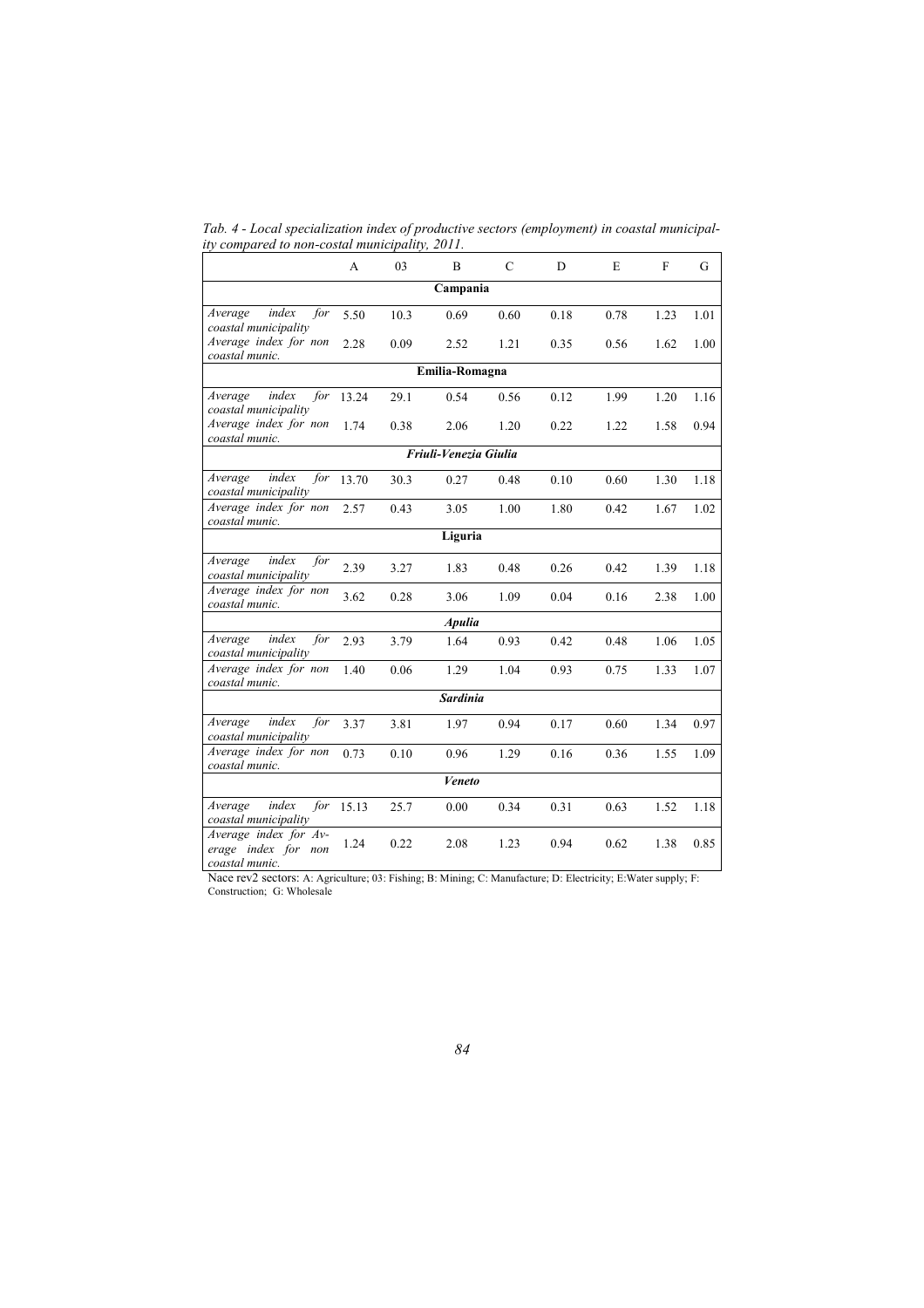## *Tab. 4 - (continued).*

|                                                                | H    | I    | J               | K                     | L    | M    | $\mathbf{P}$ | <b>Dissimilarity</b><br><b>Index</b> |
|----------------------------------------------------------------|------|------|-----------------|-----------------------|------|------|--------------|--------------------------------------|
| Campania                                                       |      |      |                 |                       |      |      |              |                                      |
| index<br>Average<br>for<br>coastal municipality                | 0.59 | 2.48 | 0.79            | 0.52                  | 1.03 | 0.95 | 0.47         | 0.55                                 |
| Average index for non<br>coastal munic.                        | 0.61 | 1.23 | 0.46            | 0.47                  | 0.45 | 0.98 | 0.70         | 0.60                                 |
|                                                                |      |      |                 | Emilia-Romagna        |      |      |              |                                      |
| index<br>for<br>Average<br>coastal municipality                | 0.71 | 1.80 | 0.61            | 0.49                  | 2.08 | 0.82 | 0.69         | 0.43                                 |
| Average index for non<br>coastal munic.                        | 0.97 | 1.09 | 0.50            | 0.25                  | 0.75 | 0.65 | 0.65         | 0.44                                 |
|                                                                |      |      |                 | Friuli-Venezia Giulia |      |      |              |                                      |
| index<br>Average<br>for<br>coastal municipality                | 0.78 | 2.22 | 0.83            | 0.64                  | 1.82 | 0.85 | 0.92         | 0.46                                 |
| Average index for non<br>coastal munic.                        | 0.74 | 1.79 | 0.43            | 0.21                  | 0.78 | 0.69 | 1.15         | 0.55                                 |
|                                                                |      |      | Liguria         |                       |      |      |              |                                      |
| index<br>Average<br>for<br>coastal municipality                | 0.41 | 2.49 | 0.68            | 0.36                  | 1.66 | 0.80 | 0.89         | 0.39                                 |
| Average index for non<br>coastal munic.                        | 0.42 | 1.76 | 0.31            | 0.25                  | 0.51 | 0.56 | 0.33         | 0.54                                 |
|                                                                |      |      | <b>Apulia</b>   |                       |      |      |              |                                      |
| index<br>Average<br>for<br>coastal municipality                | 0.56 | 1.79 | 0.55            | 0.50                  | 0.89 | 0.90 | 0.75         | 0.26                                 |
| Average index for non<br>coastal munic.                        | 0.73 | 1.07 | 0.49            | 0.65                  | 0.59 | 0.85 | 0.75         | 0.28                                 |
|                                                                |      |      | <b>Sardinia</b> |                       |      |      |              |                                      |
| index<br>for<br>Average<br>coastal municipality                | 0.55 | 1.63 | 0.38            | 0.31                  | 1.21 | 0.79 | 0.62         | 0.31                                 |
| Average index for non<br>coastal munic.                        | 0.75 | 1.20 | 0.22            | 0.15                  | 0.18 | 0.76 | 0.37         | 0.40                                 |
|                                                                |      |      | Veneto          |                       |      |      |              |                                      |
| index<br>Average<br>for<br>coastal municipality                | 0.99 | 2.11 | 0.36            | 0.19                  | 1.65 | 0.78 | 0.88         | 0.46                                 |
| Average index for Av-<br>erage index for non<br>coastal munic. | 0.84 | 1.19 | 0.46            | 0.36                  | 0.84 | 0.70 | 0.73         | 0.47                                 |

Nace rev2 sectors: H: Transport; I: Accomodation; J:Information and communication; K:Financial activities; L:Real estate; M: Professional, scientific and technical activities; P: Education; Q: Health, not included for space constraints. Results are available upon request.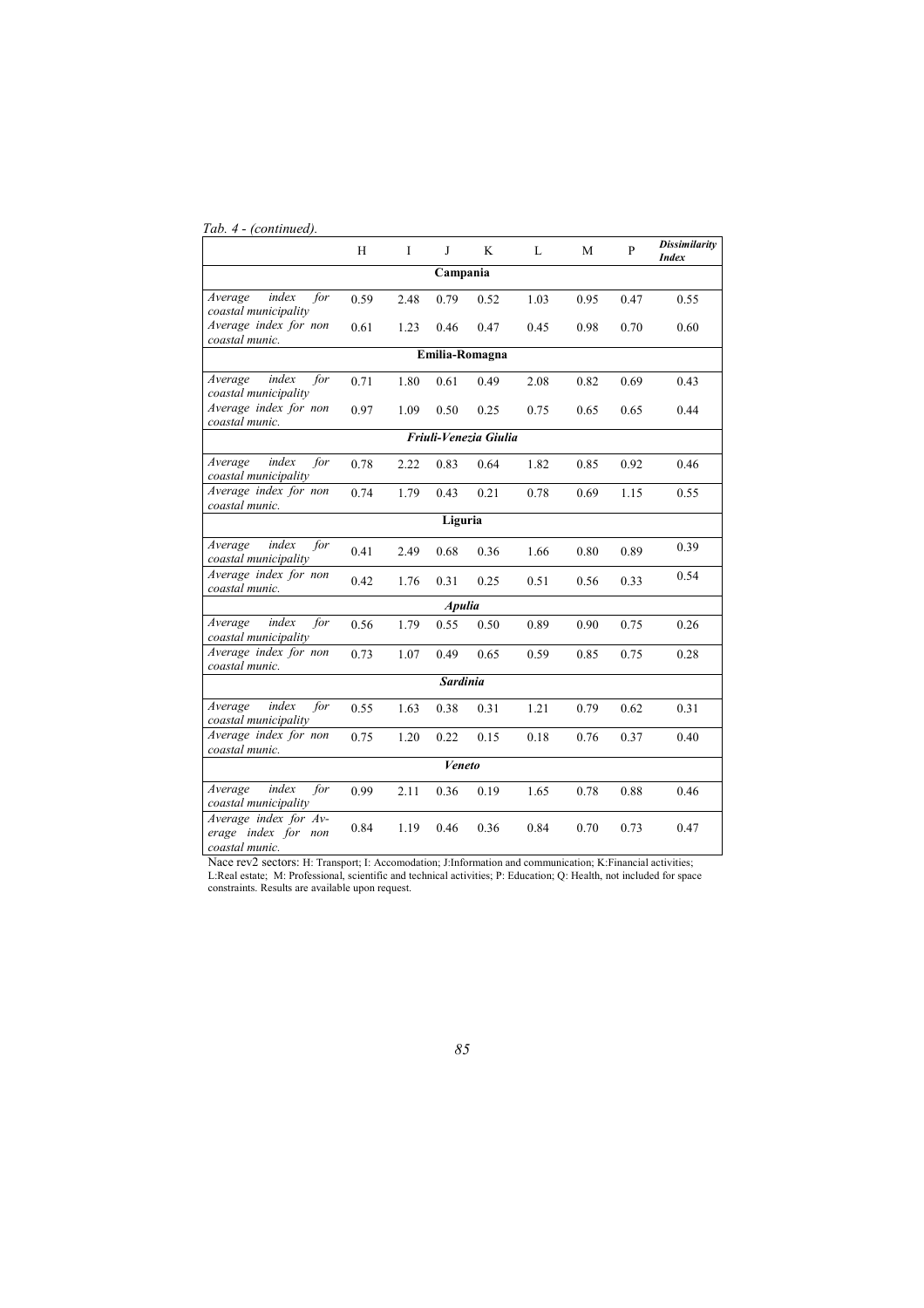į  $[0.18 - 0.37]$ <br> $(0.37 - 0.49)$ <br> $(0.49 - 1]$  $[0.5 - 0.56]$  $(0.56 - 0.60)$ <br>(0.60 - 1] *a) Index of dissimilarity for Campab) Index of dissimilarity for l'Emilia nia Romagna*  $\begin{array}{l} \hline 0.18 - 0.43 \\ \hline 0.43 - 0.55 \\ \hline 0.55 - 1] \end{array}$  $= [0.23 - 0.45]$ <br> $= (0.45 - 0.60]$ <br> $= (0.60 - 1]$ *c) Index of dissimilarity for Friuli d) Index of dissimilarity for Liguria*   $231$  $\begin{array}{c} [0.13 - 0.22] \\ (0.22 - 0.30] \\ (0.30 - 1] \end{array}$ *e)* Index of dissimilarity for Apulia fightlands f) Index of dissimilarity for Sardinia

*Fig.1 - Index of dissimilarity for the municipalities of regions under study, 2011* 

*86*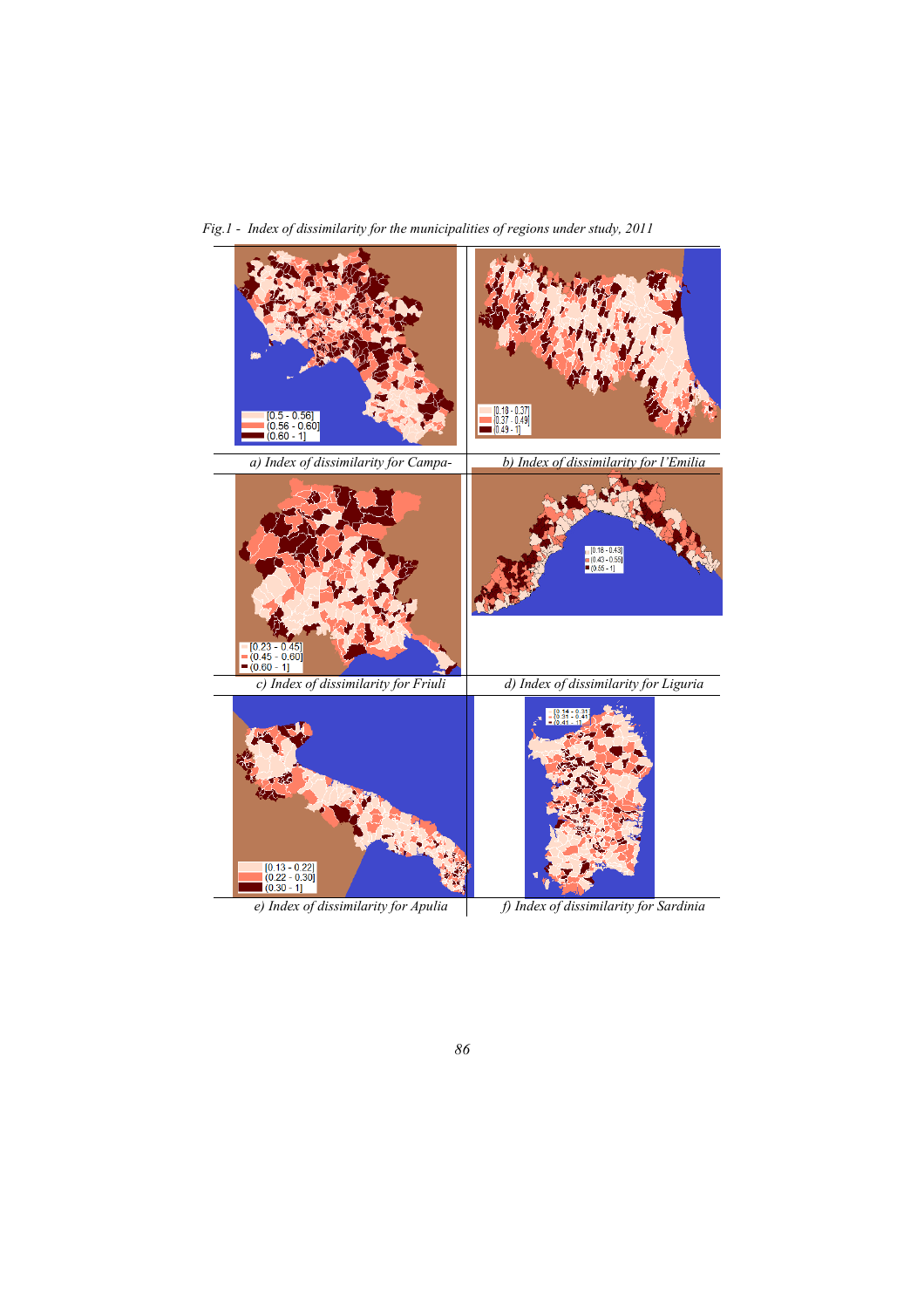

Emilia Romagna shows a varied situation, as shown by the dissimilarity index presented in the last column of Table 4 and in the Figure. 1b. Coastal municipalities present an identical dissimilarity index, with an average value of 0,44 very close to the 0,45 of coastal municipalities, presenting a lack of differentiation in the productive structure (employment) with respect to non-coastal municipalities. It is therefore possible to conclude that, even if costal municipalities have typical productive structures different from those in non-coastal municipalities, they nevertheless influence the entire regional productive structure much more than non-coastal municipalities.

In Friuli Venezia Giulia, both coastal and non-coastal municipalities have on average a positive localized specialization  $(>1)$  –with respect to the regional average- in the primary sector (the same as in the previous two regions). It is possible to find differences in the manufacturing of fish and shellfish, sector that represents a high specialization of non-coastal municipalities. This is due to the high level of specialization of some non-coastal municipalities very close to coastal municipalities. In some manufacturing activities, coastal municipalities are de-specialized but there are some subsectors in which coastal municipalities are highly specialized, such as the fruit manufacturing, the textile industry, and oil refining. In some sectors in which coastal municipalities are de-specialized (index  $\leq$ 1), they have in average a higher specialization index than non-coastal municipalities.

Liguria, with an average index of 0.39 coastal municipalities, has a stronger similarity of their productive structure (employment) with respect to non-coastal municipalities (index 0.54). Therefore, coastal municipalities have a typical productive structure very different from non-coastal munici-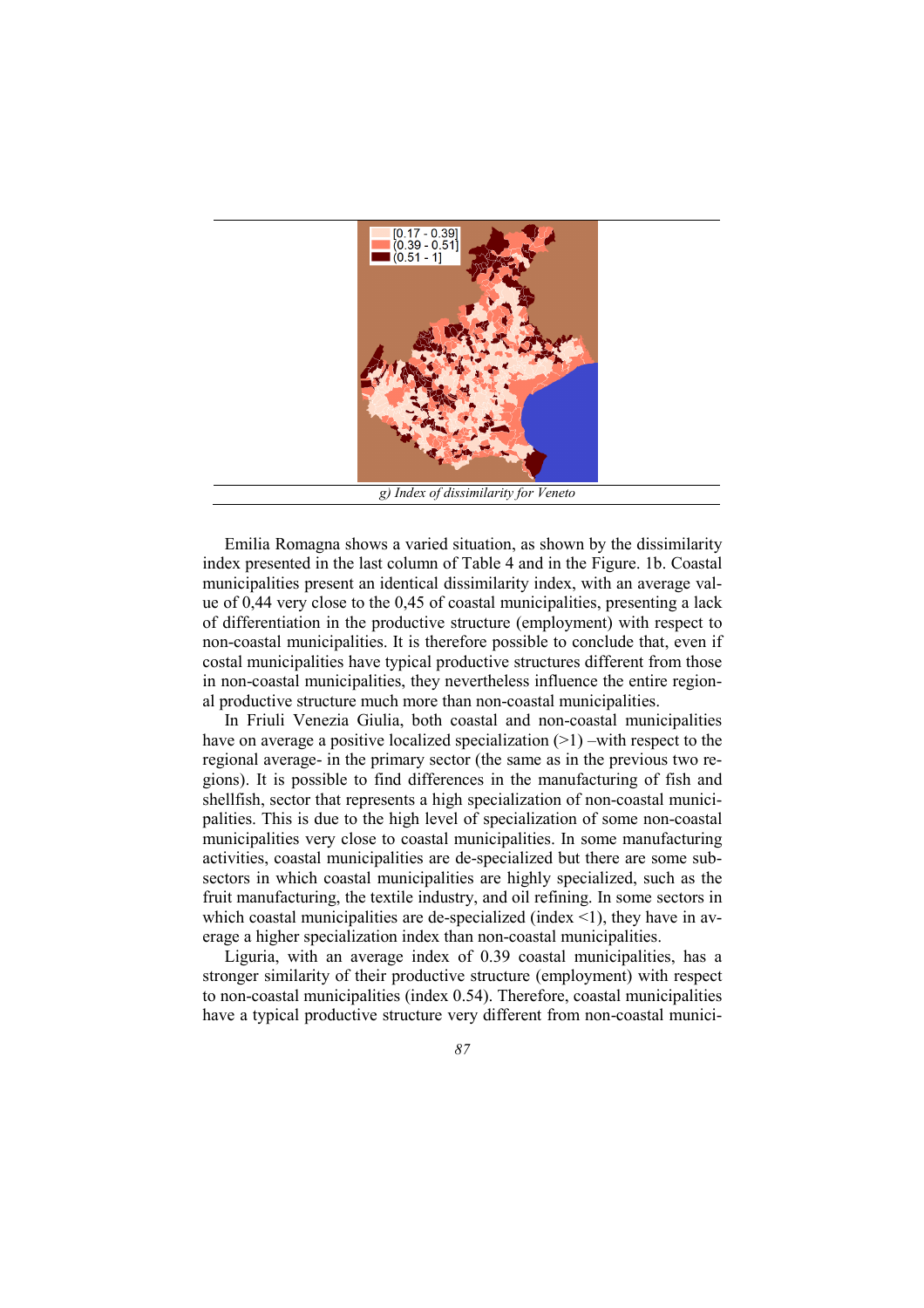palities, they have a certain specialization or de-specialization with respect to the regional average in the different productive sectors (e.g., manufacturing vs. services), but nevertheless they influence the whole Ligurian productive structure, much more than non-coastal municipalities. This result reflects also the fact the 86% of the whole employed people belong to companies localized in coastal municipalities.

In Apulia (Figure 1e), coastal municipalities have a positive average  $(>1)$  in the local specialization (with respect to the regional average) in the primary sector (2.93), value given by a higher local specialization in almost all the primary sub-sectors (agriculture 1.23; forestry 6.38; fishing 3.79). Non-coastal municipalities, instead, are in average specialized in this sector (1.39), but have an exclusive specialization only in the agriculture (3.09) and forestry (8.39). Coastal municipalities are de-specialized in manufacturing. In some other sectors in which coastal result to be de-specialized  $(index < 1)$ , these have in average a lower specialization index than noncoastal municipalities. It is the case of energy, water and garbage, transports, education, public health.

Sardinia has a pretty varied situation because there is not a clear pattern distinguishing coastal and non-costal municipalities. Some sectors have an absolute specialization in coastal municipalities, but do not have a relative specialization with respect the region, where the same sectors present higher shares of sectorial employment. Other sectors, instead, have a high absolute specialization in non-coastal municipalities, but do not have it in relative terms with respect to the region. Moreover, it is possible to figure out intermediate situations where there is not an absolute specialization either in costal or in non-coastal municipalities. The average dissimilarity index in coastal municipalities is 0.31 and is lower than the average index in noncoastal municipalities (0.40). This shows that coastal municipalities have a higher degree of similarity of the productive structure (employment) with respect to non-coastal municipalities. Finally, Figure 1f shows that the highest degree of dissimilarity is in the inner part of the region. Given this evidence, it is possible to conclude that, even if coastal municipalities have typical productive structures different from those of non-coastal municipalities, they influence the whole regional productive structure. This result reflects also the fact that the 63% of the whole employed people work for companies localized in coastal municipalities.

In Veneto (Fig.1g) the results and the productive structure result to be coherent with those obtained for Emilia Romagna and then it is possible to refer to the conclusions obtained for that region.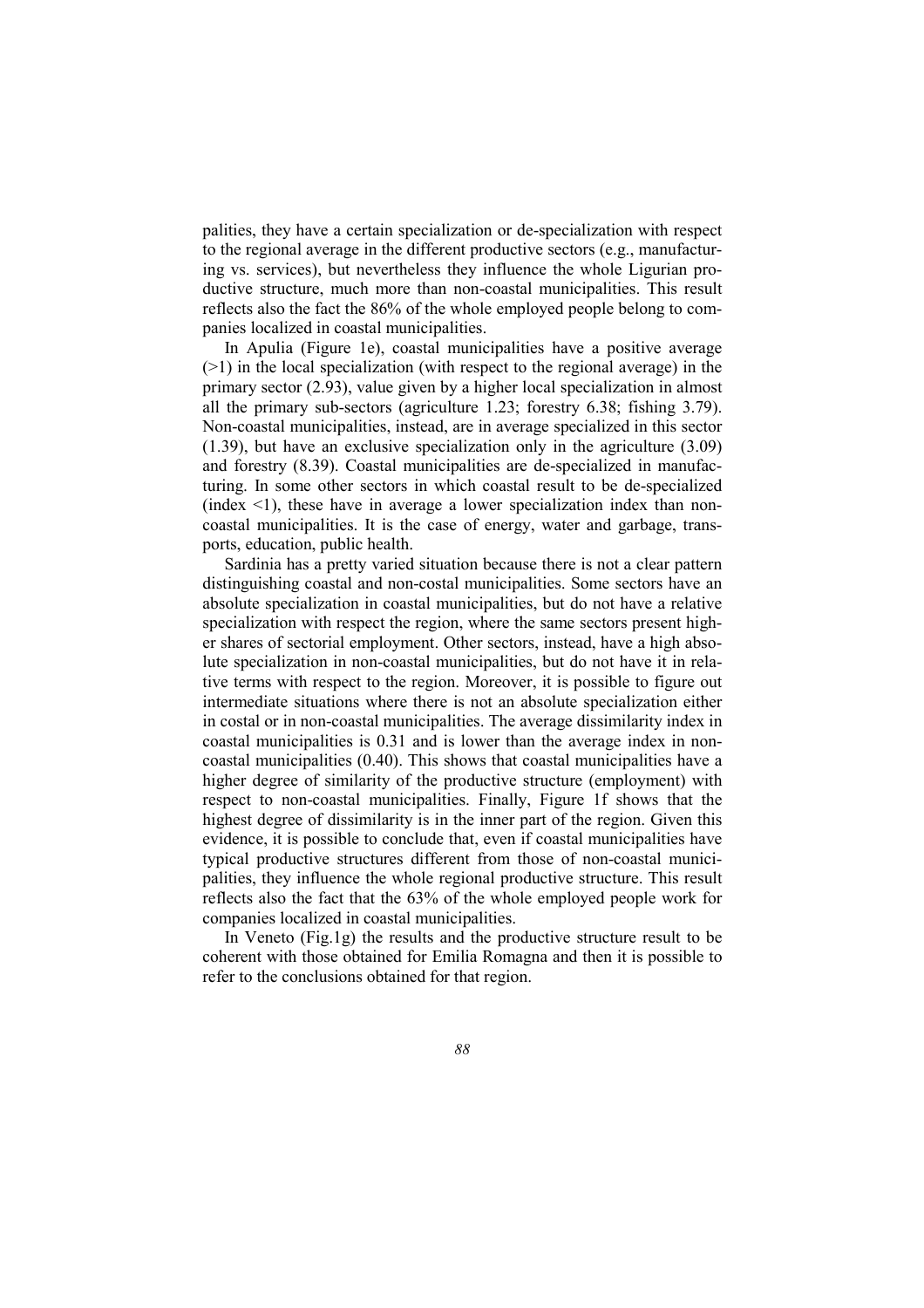## **2. Results and Discussions**

The analysis and the indicators above can be detailed for two groups of sectors that represent a more direct interface between the local economy and marine resources, namely sectors highly dependent on sea ('marine' sectors) and 'non-marine' sectors with high pressures on the coastal environment, from now on 'high impact' sectors (EEA, 2013).

First, as part of the census data for the sectors ATECO 2007, were identified sectors that are closely dependent on the sea because of its ecological conditions (i.e. fishing).

The four groups of selected sectors are shown in Table 5. Compared to the classification ATECO, they have been identified by selecting the entire section (as in the case of the 'activity of accommodation and catering'), or specific Divisions (as in the case of 'fishing and aquaculture' which belongs to Section A, Agriculture, and 'shipping', which belongs to Section H and so on), or individual groups (as in the case of 'canned fish' and 'construction of ships and boats' which belong to Section C, manufacturing).

| Sectors depending on<br>the sea      | <b>Section</b>                             | <b>Division</b>                                                                                    | Group                                                                      |
|--------------------------------------|--------------------------------------------|----------------------------------------------------------------------------------------------------|----------------------------------------------------------------------------|
| 1. Sectors related to<br>fishing     |                                            | 03: fishing and aquacul-<br>ture                                                                   | 10.2: processing and<br>preserving of fish,<br>crustaceans and<br>mollusks |
| 2. Shipbuilding                      |                                            |                                                                                                    | 30.1: construction of<br>ships and boats                                   |
| 3. Maritime transport                |                                            | 50: maritime transport<br>and inland water                                                         |                                                                            |
| 4. Tourism and rela-<br>ted services | I: accommodations<br>services and catering | 79: travel agencies, tour<br>operator and other reser-<br>vation service and related<br>activities |                                                                            |

*Tab. 5 - Sectors dependent on marine resources by sections, divisions and groups ATECO 2007.* 

The sectors of fishing and tourism need some clarifications. In the case of fisheries, as already noted, the census data may represent an underestimation of the actual systematic employment sector, which reduces the weight of the industry compared to other organizations that work with enterprise more structured (Mazzanti and Zoboli, 2009). A more thorough analysis of the figures for fishing will be carried out in future works.

In the case of tourism, it is obvious that the distinction between marine tourism and other accommodation and food activities is not immediate. However, to our level of analysis, that we recall lies in analysis of the em-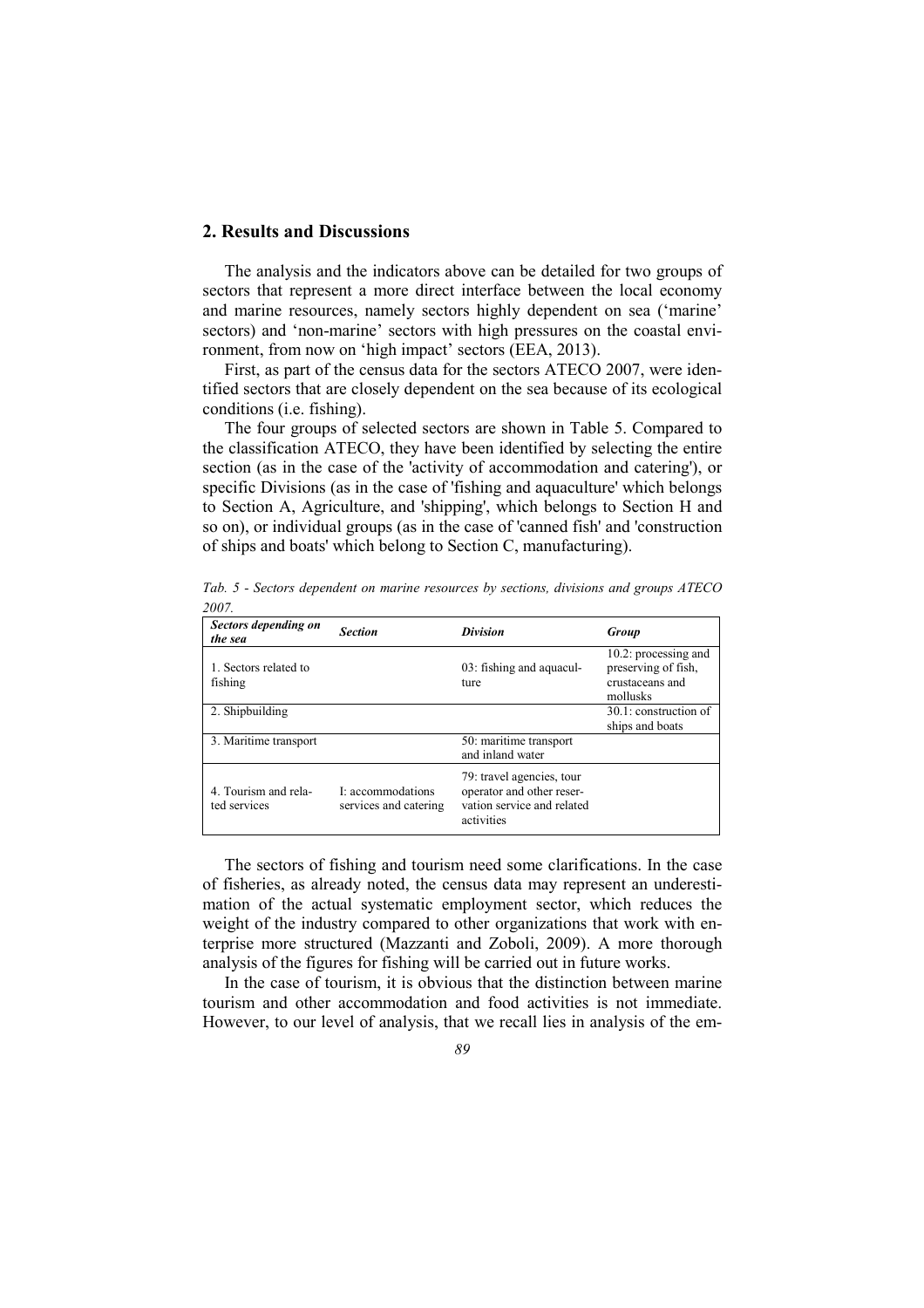ployment in this sector for the coastal municipalities it might be logically expected that the sea is the main attraction for tourist destination and recreation in coastal municipalities. Anyhow, the activities of accommodation and catering in medium and large coastal cities, such as Genoa in Liguria, may cover activities that have nothing to do with the marine tourism but unfortunately, there is not a systematic survey of the motivations of the presences in hotels and acquaintances of shops, which allow a clear picture to the municipal level. More detailed analysis on the number of tourists will be developed in future works. The economic variables (employment, in our case) for these four aggregates of sectors can point that coastal municipalities, and the areas they belong to, are economically dependent on the sea.

These same groups of sectors are the immediate interface between the local economy and the sea and present, always according to the productive techniques they use, significant environmental impact on the marine resources, on the coasts and on the environment in general. For example, in terms of CO2 emissions per each employed person, fishing and maritime transports are among the sectors with the highest indicators (Mazzanti et al., 2012). According to this same indicator, tourism seems to be a "light" sector in terms of expected direct impacts, but several other sectors are linked to tourism, such as touristic service providers or tourists themselves. Moreover, even if the justification of tourism or of the stay is not linked to the sea, for the fact itself that it takes place in maritime municipalities it makes some pressures on the maritime-coastal environment. On the other hand, these same sectors critically depend on the availability and the quality of natural maritime and coastal resources, without which fundamental inputs are missing. These groups of sectors are therefore the midpoint of a "sustainable maritime economy" which may guarantee continuous incomes and employment, both quantitatively and qualitatively significant, using natural and environmental resources.

A second group of sectors is made up of those "high pressure" economic activities, that is to say those activities not directly linked to maritime resources, but localized in coastal zones and that may exert environmental pressures, both directly and indirectly, on the coast and the sea (pollution, industrial risks, permanent territorial changes). These are sectors belonging to heavy industries or intensive manufactures of resources. These sectors have been selected on the basis of: (i) the literature on pressures; and (ii) an indicator on the CO2 emission intensity, atmospheric pollutant and heavy metals per employed derived by NAMEA., (Moll et al. 2007).

Even if this indicator represents a non-exhaustive set of pressures, it can be disaggregated according to the ATECO sectorial economic divisions into a wide range of pressures and can summarize several environmental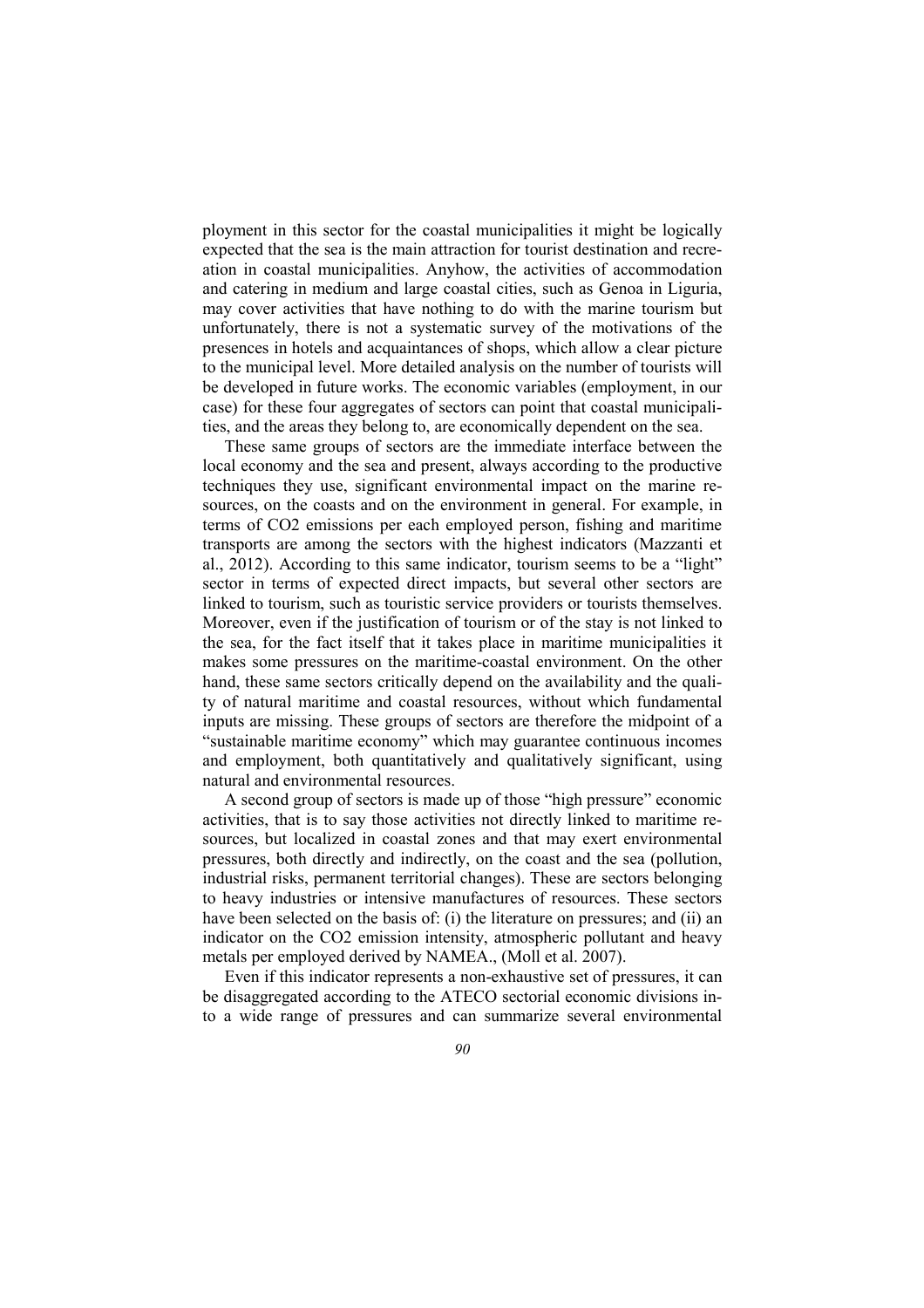characteristics of the productive sectors. For example, the intensity of CO2 per employed summarizes the energy technology of the sector, which is in turn linked to the capital intensity of the sector (plant design). therefore It can indirectly suggest the presence of localized aggregate pollution, the intensive presence of infrastructures (e.g., communications and transports), the presence of industrial incidents. Further details on the pressures of some of these sectors will be presented in future works.

The sectors selected on the basis of the literature and the indicators deriving from NAMEA are shown in Table 6 and are composed either of whole ATECO section or of Divisions selected within Section C, Manufacturing activities. It should be noted that, while the mining, quarrying, manufacturing, energy, water and waste, and those selected are manufacturingintensive emissions per employee, in the cases of extractive and construction sectors the direct emission, according to NAMEA, are relatively low. However, these two sectors are intensive of the territory, in the sense that involve permanent or semi-permanent alterations, and also produce a high intensity of waste (by weight) thus loading the territory of high overall environmental pressures (see, among others, Mazzanti, Paleari, Zoboli 2007).

| High environmental pressure | Section                        | <b>Division</b>                                 |
|-----------------------------|--------------------------------|-------------------------------------------------|
| sectors                     |                                |                                                 |
| 1. Extractive sector        | B: mining and quarrying        |                                                 |
| 2. Coal and oil             |                                | 19: coke products deriving<br>from oil refining |
| 3. Chemistry                |                                | 20: chemical products                           |
|                             |                                | 23: manufacture of other                        |
| 4. Non-metallic Minerals    |                                | products from the pro-                          |
|                             |                                | cessing of minerals not me-                     |
|                             |                                | tallic mineral                                  |
| 5. Metallurgy               |                                | 24: metallurgy                                  |
| 6. Metal products           |                                | 25: metal products (except                      |
|                             |                                | machinery and equipment)                        |
| 7. Energy Production        | D: supply of electricity, gas, |                                                 |
|                             | steam and air conditioning     |                                                 |
|                             | E: water supply sewerage,      |                                                 |
| 8. Water and waste          | waste management and reme-     |                                                 |
|                             | diation                        |                                                 |
| 9. Construction             | F: construction                |                                                 |

*Tab. 6 - High environmental pressure sectors by sections and divisions ATECO 2007.* 

The joint consideration of specialization of coastal municipality in sectors that are directly related to the sea (in economic-environmental terms) and the specialization of coastal municipality in sectors of high environmental pressure can then provide an overview of: (i) dependence of the economy from the sea; (ii) the pressure of the local economy on the sea, through the impacts of 'marine' and high pressure sectors that are resources

*91*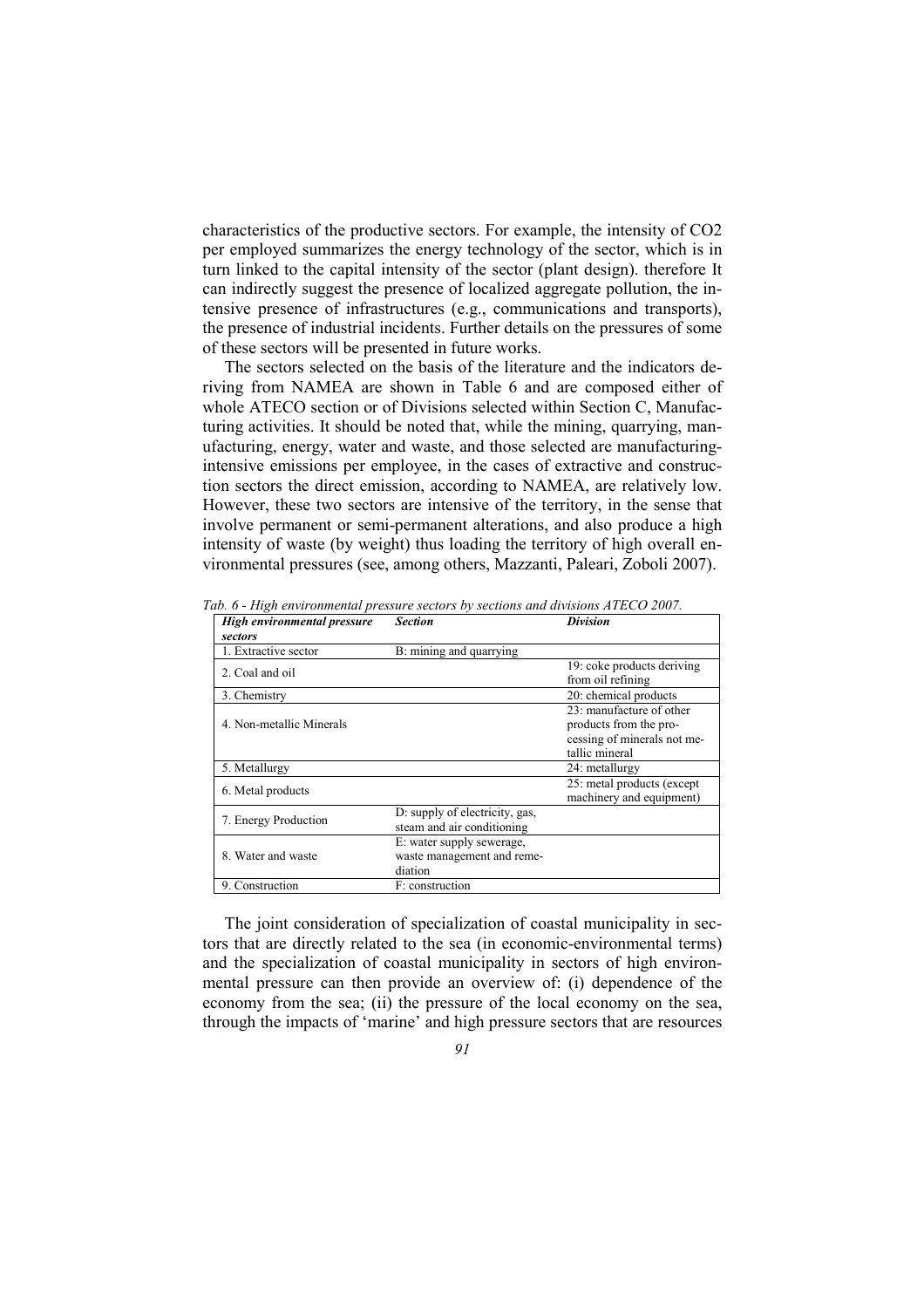intensive; (iii) potential conflicts between economic sectors that are dependent from the sea and the high environmental pressure sectors that overwork the sea and the coasts.

#### *2.1 Campania*

In Campania much of the coastal municipalities has a high share of employment in sectors related to the sea. The average share of employment of coastal municipalities is around 21%, well above the average for noncoastal (about 9%).

It is however important to note that the index of local specialization for sectors depending on the sea is less than 1 in very few occasions (5 coastal municipalities of 60). The index of local specialization of coastal municipalities in average is equal to 2.4 compared with a 1.08 for non-coastal (where there are tourist activities that affect the data).

At the same time, the total employment for sectors with 'high environmental pressure' is equal to 16%. The coastal municipalities have an average of shares slightly higher (17.2%), but lower than in non-coastal areas (24.04%). However, that the indices of local specialization of these sectors in the majority of cases is less than 1 and the average value of the indexes of local specialization in coastal municipalities is slightly above this threshold (1.05). This value is lower than the average of the index of specialization of non-coastal municipalities (1.46).

So as a first conclusion in several coastal municipalities, there is the presence of high environmental pressure on the environment however this plays a greater role in non-coastal areas. Table 7 and Figures 2a and 2b show that in many coastal municipalities coexist sectors depending on the sea and intensive sectors that have high impact on the environment.

| Coastal Municipality                            | Index of local speciali-<br>zation for sectors de-<br>pending on sea | Index of local speciali-<br>zation for sectors with<br>high pressure | <b>Difference</b><br>between the<br>two index |
|-------------------------------------------------|----------------------------------------------------------------------|----------------------------------------------------------------------|-----------------------------------------------|
| Naples                                          | 1.09                                                                 | 0.56                                                                 | 0.53                                          |
| Average index for coastal mu-<br>nicipalities   | 2.45                                                                 | 1.05                                                                 | 1.4                                           |
| Average index for non-coastal<br>municipalities | 1.08                                                                 | 1.46                                                                 | $-0.38$                                       |

*Tab. 7 - Comparison between specialization index of sectors related to the sea and sectors with high impact for coastal municipality (if negative: relative specialization in sectors with high pressure), Campania, 2011.*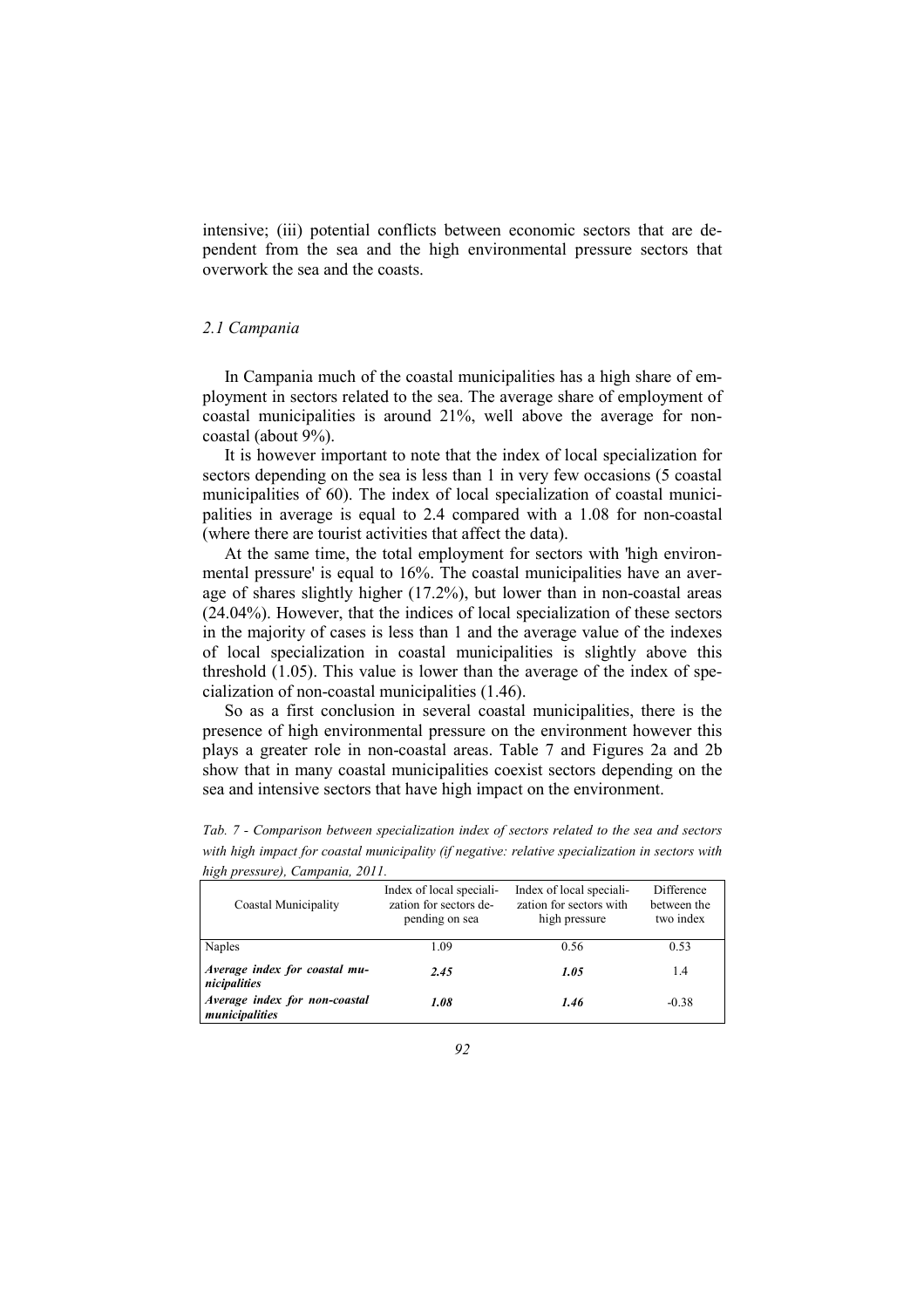

*Fig. 2. - Local specialization index for "marine" and "high pressure" sectors in the municipalities of Campania, 2011.* 

## *2.2 Liguria*

In Liguria, most of coastal municipalities has high levels of occupation in sectors linked to the sea, as they are defined here. In some cases, these shares are over the 50% and are in most cases higher than the regional average (12%), and only in few municipalities they are lower than 10%. The average of coastal is around 24%, significantly higher than the average for non-coastal (16%), with a significant variability. It has to be noted, anyhow, that tourism is the leading sector, in the whole region and for both types of municipalities. Tourism has employment shares very close to the total (with a low variability among coastal municipalities).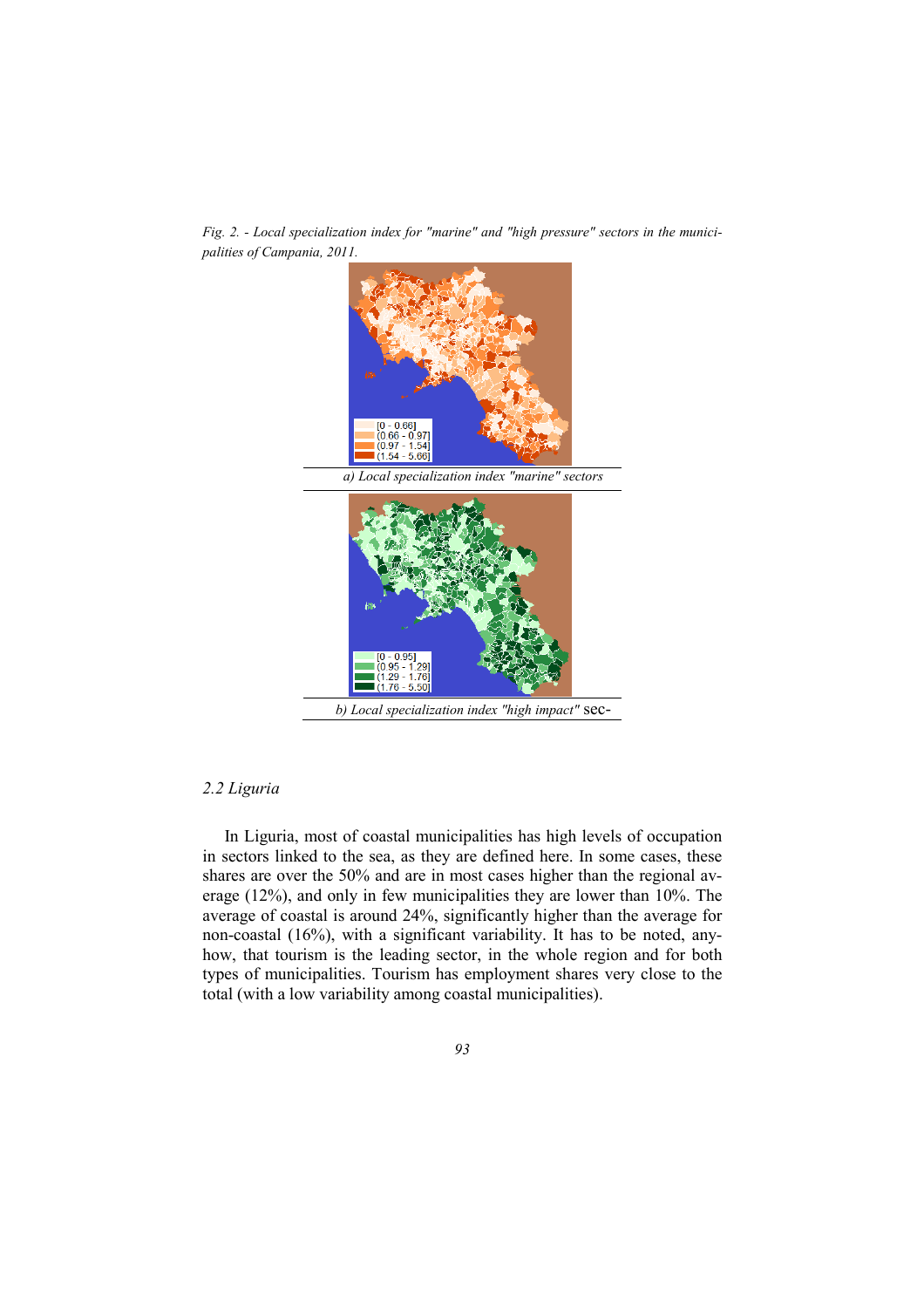The result of the relative weight of tourism among the maritime sectors may derive from an underestimation of the effective number of employed in the fishing and other sectors linked to the sea (transports). Moreover, some sectors, such as shipbuilding and maritime transports, are presented with companies and employees only in some municipalities, in particular in larger ones (e.g., the maritime transports in Genoa that use the 4% of the total operators) or in some very specialized municipalities (such as shipbuilding in Ceriale, Ameglia, Lerici). These same sectors present shares that, even if low overall, they are nevertheless multiple with respect to the same sectors in non-coastal municipalities.

It is relevant to note that the local specialization index for the sectors depending on the sea (ratio between the share of the sectors in the municipality and the share of the sectors in the region, Table 8) in less than 1 (lack of specialization) for 11 coastal municipalities over 63. In some cases, these are the main cities and Genoa, that have complex economic structures. In any case, in the other 52 coastal municipalities the index reaches values  $>1$ with peaks of 5. The local specialization index of coastal municipalities is on average 2.1 with respect a value of 1.3 for non-coastal ones (where there are touristic activities influencing the data).

For the sectors identified here as a 'high environmental pressure', Liguria shows a 18.8% of total employment. The coastal municipalities have an average of units lower (17.3%) compared to non-coastal municipalities (about 30%). In addition, the local specialization indices of these sectors in coastal municipalities are very often less than 1 (lack of specialization), with an average of 0.9. Non-coastal municipalities instead, show an average of 1.6 (specialization relative to the region). This would seem to indicate a poor relative importance of these sectors in the economy of the coastal municipalities.

The overall figure for sectors with high pressure is generally dominated by constructions, which represent the bulk of the overall share in all municipalities (coastal or not), with some tips to 30%, and in only 12 coastal municipalities represent less than 10 % of total employment.

Finally, in 24 coastal municipalities the local specialization indices are greater than 1. This figure is certainly influenced by the construction sector, where there is widespread specialization in many coastal municipalities. The strong presence of the constructions may be partly related to the tourist activity, which is strong in the coastal municipalities.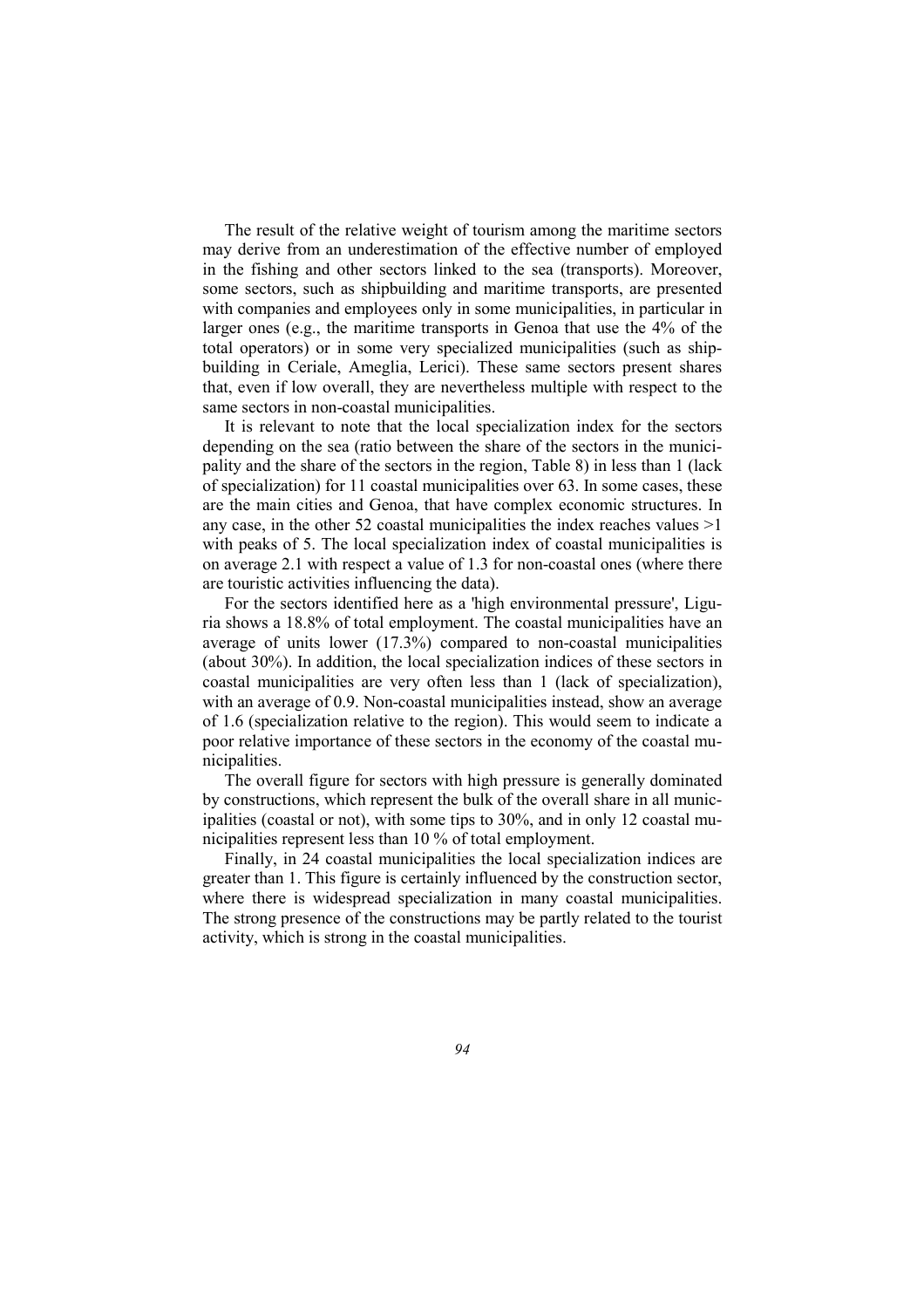*Tab. 8 - Comparison between specialization index of sectors related to the sea and sectors with high impact for coastal municipality (if negative: relative specialization in sectors with high pressure), Liguria, 2011.* 

| Coastal Municipality                                   | Index of local special-<br>ization for sectors<br>depending on sea | Index of local special-<br>ization for sectors<br>with high pressure | Difference between<br>the two index |
|--------------------------------------------------------|--------------------------------------------------------------------|----------------------------------------------------------------------|-------------------------------------|
| Genoa                                                  | 0.79                                                               | 0.95                                                                 | $-0.15$                             |
| Average index for coastal<br>municipalities            | 1.74                                                               | 1.21                                                                 | 0.53                                |
| index for<br>Average<br>non-<br>coastal municipalities | 1.07                                                               | 1.30                                                                 | $-0.23$                             |

*Fig. 3 - Local specialization index for "marine" and "high pressure" sectors in the municipalities of Liguria, 2011.* 



*a) Local specialization index "marine" sectors* 



Table 8 and Figures 3a and 3b show that in many coastal municipalities there is a specialization in 'marine' sectors higher than those in 'high pres-

*95*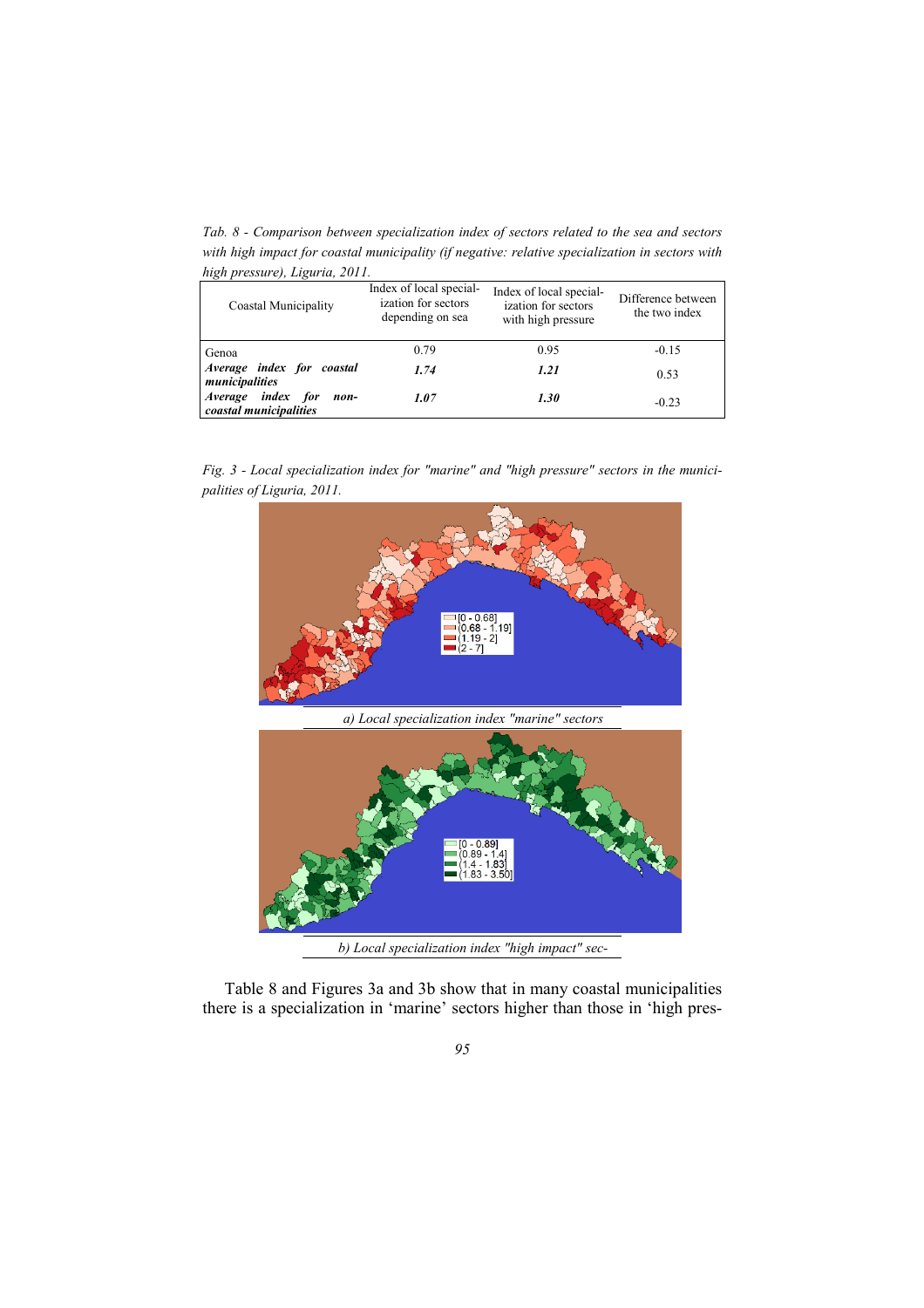sure' sectors. However, for 14 coastal municipalities the situation is reversed with an index of specialization in the high-pressure sectors that exceeds that in the sectors related to the sea (between these municipalities there are also larger cities as Genoa and La Spezia). Even in the presence of a link between tourism and specialization in construction, a dominant sectors among those at 'high pressure', many coastal municipalities contemporary show an important presence of sectors that depend on the sea and sectors not related to the sea but that have high (potential) impacts on environment (environmental risks) and on the same marine activities.

## *2.3 Apulia*

In Apulia, most of coastal municipalities present high shares of employment in sectors linked to the sea. The average of the shares of coastal is around 16%, a much higher value than the one of non-coastal municipalities (8.55%). Also in this case, these data are largely controlled by tourism, whose employment shares are very close to the total (with a low variability among coastal municipalities).

The same considerations adopted for the two regions previously analyzed count here and we can therefore conclude that the economic dependence on the sea of coastal municipalities is controlled by tourism, both directly and, presumably, as sector of demand of fishing products.

Values for the 'high environmental pressure' sectors are very similar to those of the regions previously analyzed. The percentage of total employment in Apulia is equal to 19.23%. The coastal municipalities have an average share of 19.94% that is lower than non-coastal areas (23.91%). It should be noted, however, that the indices of local specialization of these sectors, in the majority of cases, are less than 1 and the average value of the indexes of localization in coastal municipalities is slightly above this threshold (1.04). Even for Apulia a big impact is due to the construction industry and the manufacture of metal products. We can say that in some cases, certain sectors such as construction and the manufacture of metal products, have a high index of specialization also in coastal municipalities. Table 9 and Figures 4a and 4b summarize these results.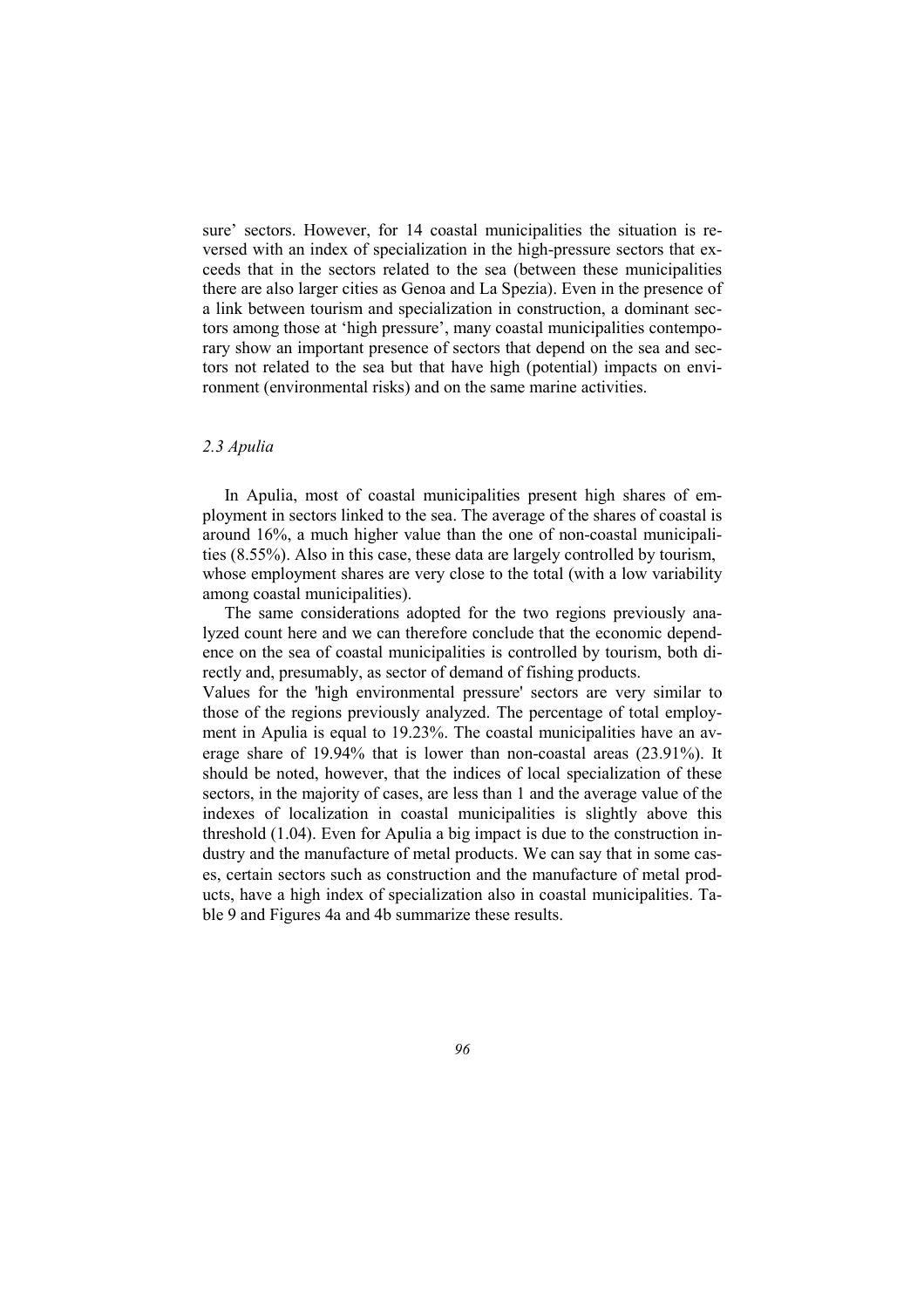*Tab. 9 - Comparison between specialization index of sectors related to the sea and sectors with high impact for coastal municipality (Apulia, 2011.* 

| Coastal Municipality                                | Index of local speciali-<br>zation for sectors de-<br>pending on sea | Index of local speciali-<br>zation for sectors with<br>high pressure | Difference be-<br>tween the two<br>index |
|-----------------------------------------------------|----------------------------------------------------------------------|----------------------------------------------------------------------|------------------------------------------|
| Bari                                                | 0.89                                                                 | 0.71                                                                 | 0.18                                     |
| Average index for coastal<br>municipalities         | 1.86                                                                 | 1.04                                                                 | 0.82                                     |
| Average index for<br>non-<br>coastal municipalities | 0.99                                                                 | 1.24                                                                 | $-0.25$                                  |





*a) Local specialization index "marine"* sectors



*97*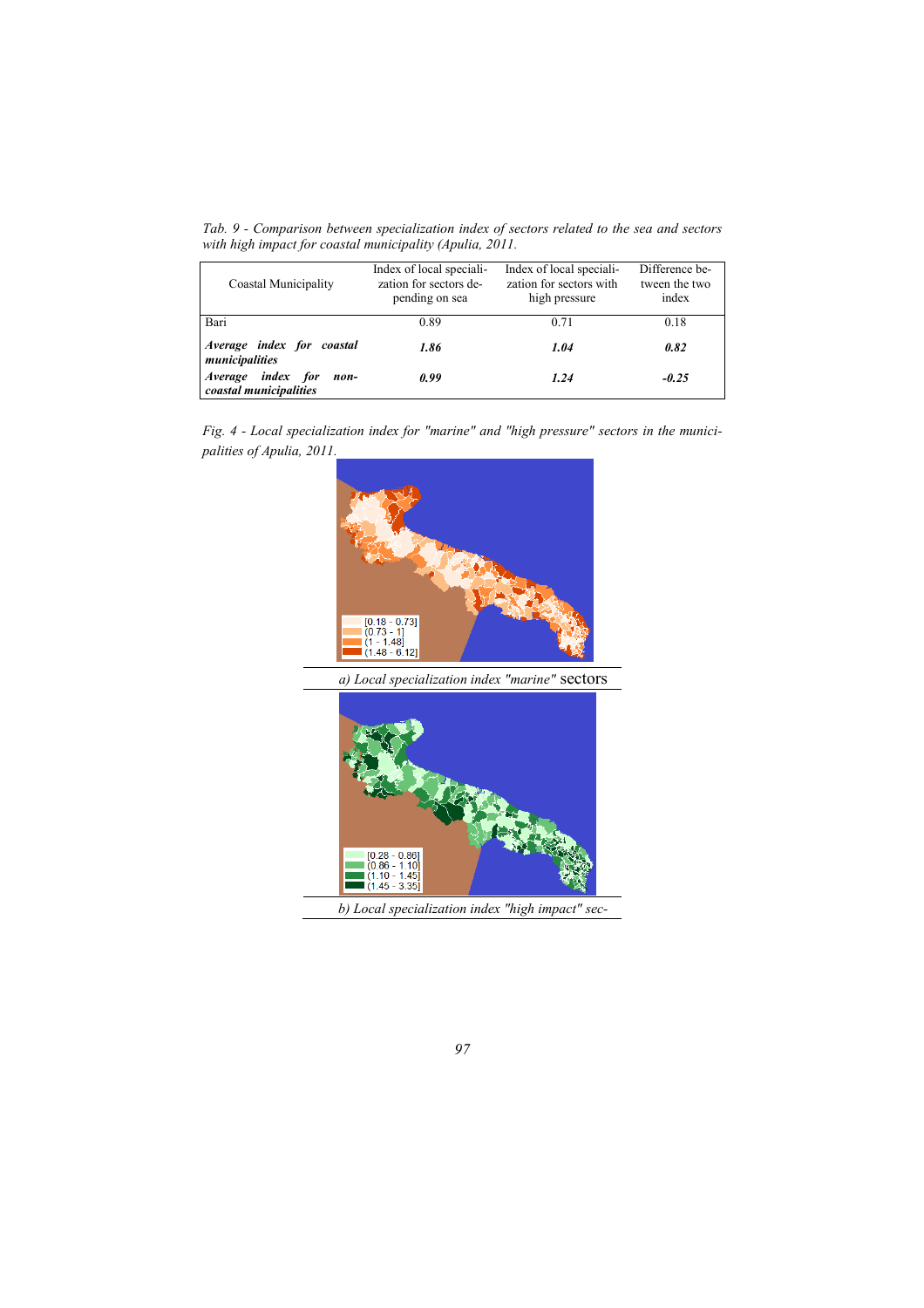## *2.4 Sardinia*

In Sardinia, most of coastal municipalities present high shares of employment in the sectors linked to the sea, as we define them here. These shares are often higher than the average regional share (18%) and only in few municipalities it is lower than 10%. The average of the share of the coastal is around 19%, definitely higher than the average for non-coastal ones (11.7%), with a low variability. It is to be noted, still, that, as in the case of Liguria, also these data are largely dominated by tourism, that has employment shares very close to the total (with a low variability among coastal municipalities).

The same considerations adopted for Liguria can be applied to the Sardinian case. Summarizing, these data can derive from an underestimation of the effectively employed in the fishing sector and in other sectors linked to the sea (transports). Moreover, sectors such as shipbuilding and maritime transports are present only in some "hub" municipalities, and especially in those with larger dimensions. It is anyhow relevant to note that Sardinia presents local specialization indices, for the sectors depending on the sea, higher than 1 (presence of specialization) in most of municipalities. For 15 municipalities over 70, instead, the local specialization index results to be lower than 1 (lack of specialization). In some cases, these are main cities and Cagliari which have complex economic structures. In any case, the localized specialization index of coastal municipalities is on average 1.74 with respect to 1.07 for non-coastal ones (where some touristic activities are considered, which influence the data). Also for Sardinia we can conclude that the economic dependence on the sea for coastal municipalities is dominated by tourism, both directly and, presumably, as sector of demand of fishing products, shipbuilding and maritime transports (passengers).

For the sectors identified here as a 'high environmental pressure', Sardinia has a share of 21.24% of total employment. In the coastal municipalities the average share is slightly lower (25.6%) than non-coastal municipalities (27.6%). Furthermore, the indices of local specialization of these sectors, in the majority of cases, prove to be higher than 1 (the presence of relative specialization with respect to the region), with an average value equal to 1.21. This value is lower, albeit slightly, the average of the indices of local specialization of non-coastal areas that have a value equal to 1.3. This would seem to indicate a certain relative importance of these sectors in the economy of the coastal. Table 10 and Figures 5a and 5b show the main results for Sardinia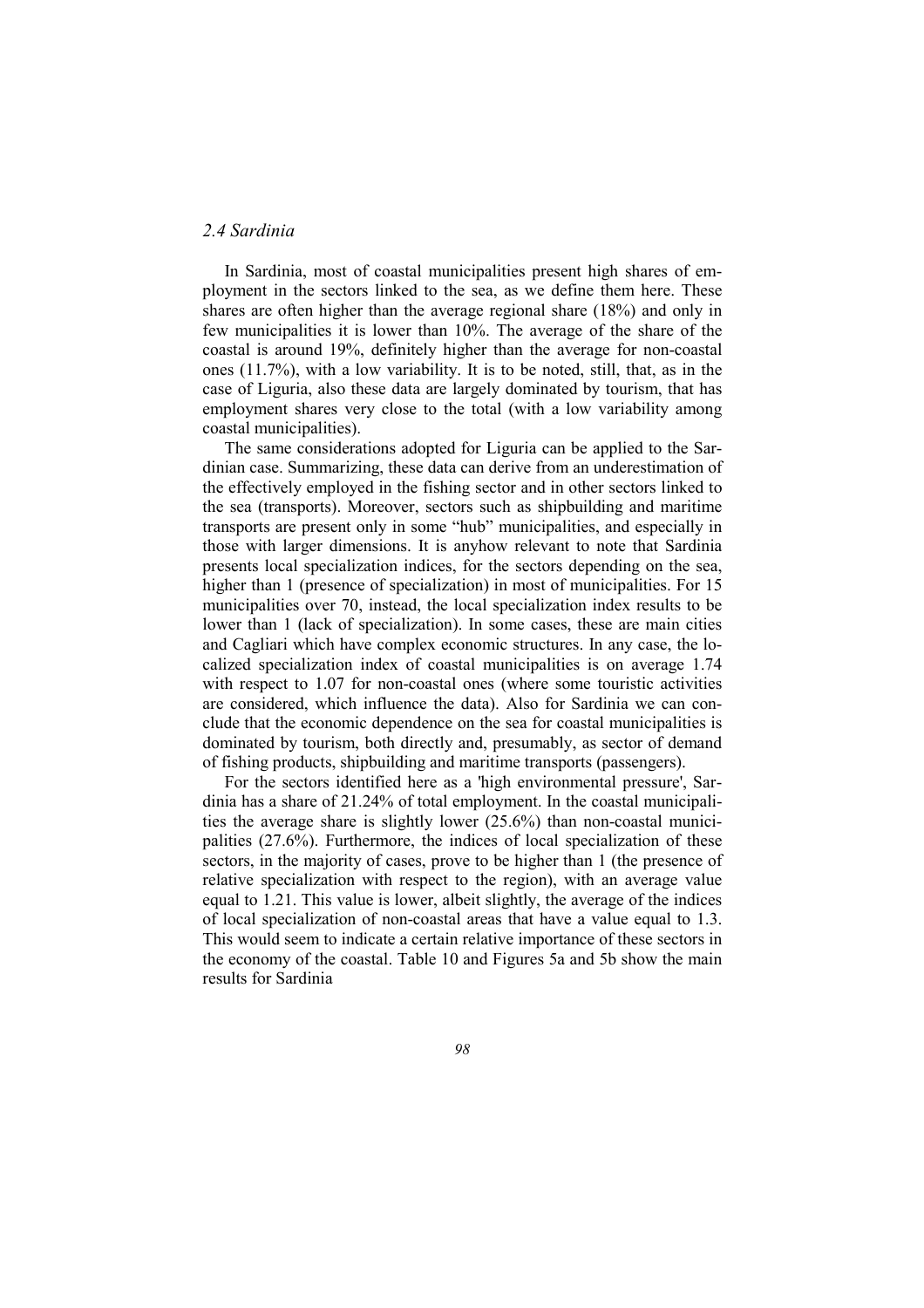*Tab. 10 - Comparison between specialization index of sectors related to the sea and sectors with high impact for coastal municipality (if negative: relative specialization in sectors with high pressure), Sardinia 2011.* 

| Coastal Municipality                             | Index of local speciali-<br>zation for sectors de-<br>pending on sea | Index of local special-<br>ization for sectors with<br>high pressure | Difference be-<br>tween the two<br>index |
|--------------------------------------------------|----------------------------------------------------------------------|----------------------------------------------------------------------|------------------------------------------|
| Cagliari                                         | 0.86                                                                 | 0.67                                                                 | 0.19                                     |
| Average index for coastal<br>municipalities      | 1.74                                                                 | 1.21                                                                 | 0.53                                     |
| Average index for non-<br>coastal municipalities | 1.07                                                                 | 1.30                                                                 | $-0.23$                                  |







*b) Local specialization index "high impact" sec-*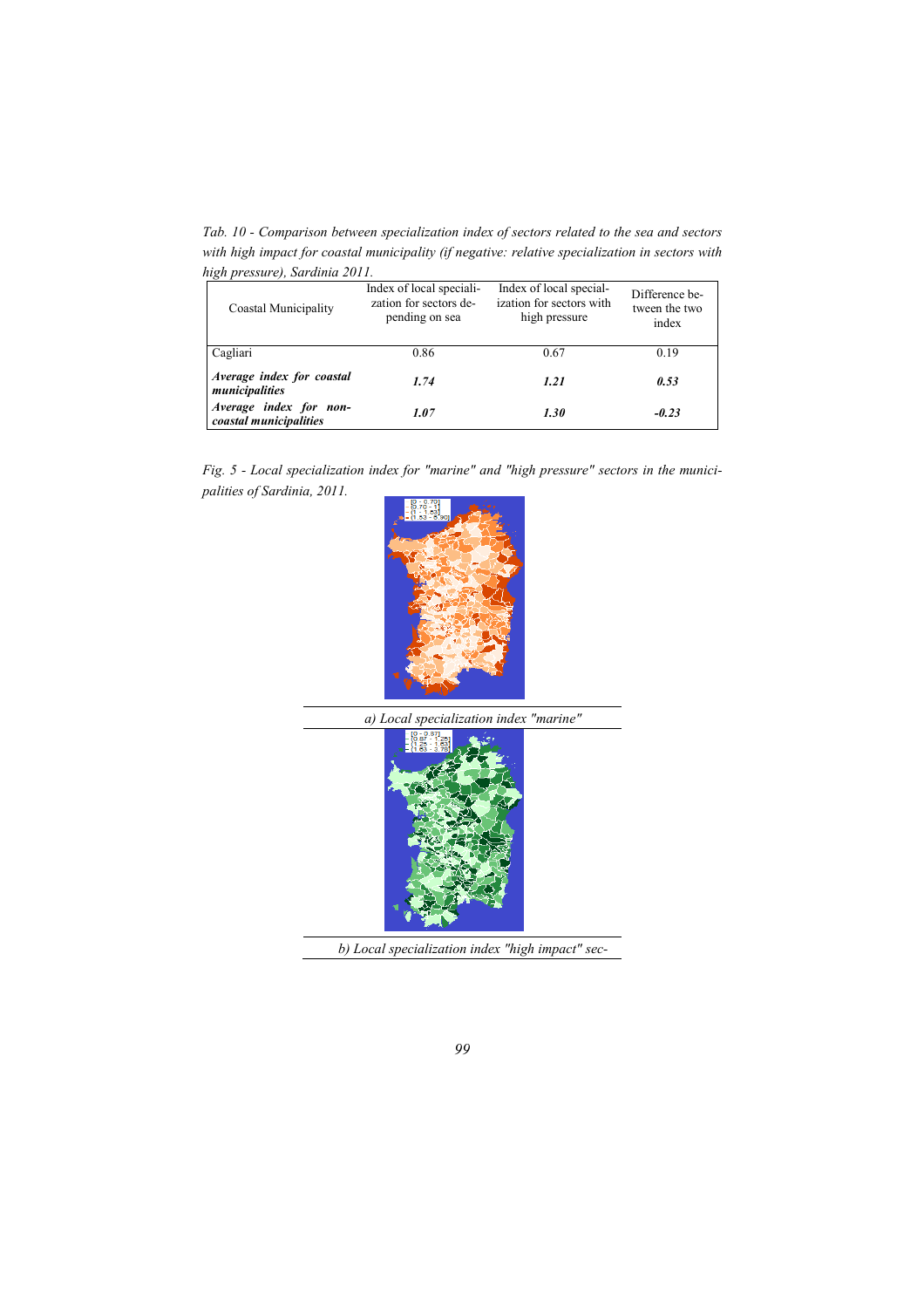## *2.5 The regions of the North Adriatic sea: Emilia-Romagna, Friuli-Venezia Giulia, Veneto*

The regions overlooking the North Adriatic Sea, Emilia-Romagna, Friuli-Venezia Giulia and Veneto have in common some homogeneous characteristics that are hereinafter listed. In these regions, most of coastal municipalities have high shares of employment in sectors linked to the sea and that often result to be higher than the respective regional averages. The averages of the shares of coastal municipalities are in Emilia-Romagna, Friuli-Venezia Giulia and Veneto all very similar among them and respectively 21.4%, 24.8% and 25.5%: these values are largely higher than the respective averages for non-coastal municipalities (between 9% and 13%).

What differs with respect to the comparison with the previous regions is a high variability both at a sectorial level and considering the entirety of the sectors depending on the sea. It has to be noted, indeed, that, differently from previous cases, the regions overlooking the North Adriatic Sea present two highly leading sectors: fishing and tourism. Often, municipalities with a high level of employment in the touristic sector also have a high level of employees in the fishing sector, as already observed before. In this macroregion, by the way, the values linked to the fishing are higher and more variable. Furthermore, there are situations in which the fishing covers almost all the employment levels in coastal municipalities, also without any correlation with the touristic activities. For example, it is useful to see the case of Goro in Emilia-Romagna where the fishing sector occupies the 64.63% vs the 3% employed in tourism. Another example can be Porto Tolle in Veneto, with percentage of 37.4% in fishing and 6% in tourism. Finally, in Friuli-Venezia Giulia, Marano Lagunare occupies shares of 45% in fishing and 12% in touristic activities.

Even in this case, it is possible to apply some generic considerations: this can derive from an underestimation of the effective employees in fishing and other sectors linked to the sea (transports). Moreover, sectors such as shipbuilding and maritime transports are present only in some "hub" municipalities, especially in the larger ones. It is relevant to note that in these regions the local specialization index for those sectors depending on the sea is frequently much higher than 1 (more in detail 2.26 in Emilia-Romagna; 3.06 in Veneto and 2.47 in Friuli-Venezia Giulia) showing a strong localized specialization in sectors linked to the sea. Given this evidence, it is therefore possible to conclude that for the regions overlooking the North Atlantic Sea, Emilia-Romagna, Friuli-Venezia Giulia and Veneto the economic dependence from the sea of coastal municipalities is largely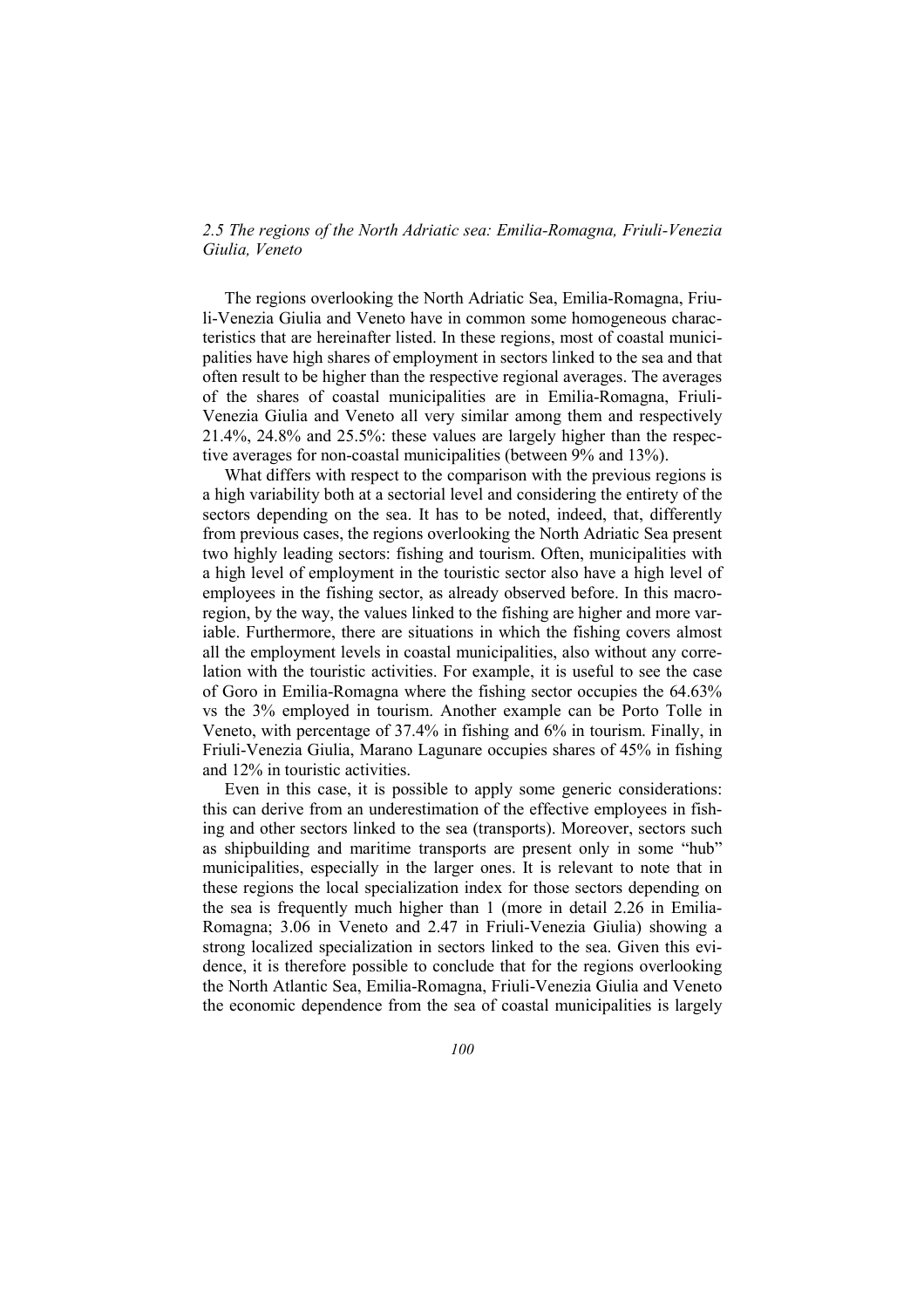dominated by tourism and fishing, even more than in previous regions, because of a stronger localized pressure on the few coasts available. Tourism, but especially intensive fishing, are sectors with an ambiguous and complex relationship with the environment, and we will deal with this in a future development of this work.

Also for the sectors here identified as with a "high environmental pressure", the North-Adriatic regions, present homogeneous characteristics hereinafter listed. These activities are present in the economy of the North-Adriatic regions with values included between 17.5% in Emilia-Romagna and 18.6% in Friuli-Venezia Giulia of the total number of employees, coastal municipalities present a lower average of shares (between 14.40% of Emilia-Romagna and 17.8% in Veneto) with respect to non-coastal municipalities (about 25% in all the regions). Moreover, the localized specialization indexes of these sectors are very often lower than 1 (lack of specialization), being in average equal to 0.9 in all the regions versus an average for non-coastal municipalities ranging from 1.30 (Veneto) and 1.42 (Emilia-Romagna). Tabs 11, 12 and 13 and Fig.6 show that the few coastal municipalities have a strong specialization in maritime sectors. Instead, it results to be low the specialization in "high-impact" sectors.

| high pressure), Emilia Romagna 2011.                |                                                                       |                                                                      |                                          |  |  |  |
|-----------------------------------------------------|-----------------------------------------------------------------------|----------------------------------------------------------------------|------------------------------------------|--|--|--|
| Coastal Municipality                                | Index of local speciali-<br>zation for sectors de-<br>pending on sea' | Index of local special-<br>ization for sectors<br>with high pressure | Difference be-<br>tween the two<br>index |  |  |  |
| Rimini                                              | 1.75                                                                  | 0.60                                                                 | 1.15                                     |  |  |  |
| Average index for coastal<br>municipalities         | 2.26                                                                  | 0.82                                                                 | 1.44                                     |  |  |  |
| Average index for<br>non-<br>coastal municipalities | 0.99                                                                  | 1.43                                                                 | $-0.44$                                  |  |  |  |

*Tab. 11 - Comparison between specialization index of sectors related to the sea and sectors with high impact for coastal municipality (if negative: relative specialization in sectors with* 

*Tab. 12 - Comparison between specialization index of sectors related to the sea and sectors with high impact for coastal municipality, Friuli-Venezia Giulia, 2011.* 

| Coastal Municipality                                          | Index of local speciali-<br>zation for sectors de-<br>pending on sea | Index of local special-<br>ization for sectors<br>with high pressure | Difference be-<br>tween the two<br>index |
|---------------------------------------------------------------|----------------------------------------------------------------------|----------------------------------------------------------------------|------------------------------------------|
| Trieste                                                       | 2.04                                                                 | 0.53                                                                 | 1.50                                     |
| Average index for coastal<br>municipalities                   | 2.47                                                                 | 0.88                                                                 | 1.59                                     |
| <i>index</i> for<br>Average<br>non-<br>coastal municipalities | 1.29                                                                 | 1.39                                                                 | $-0.10$                                  |

*101*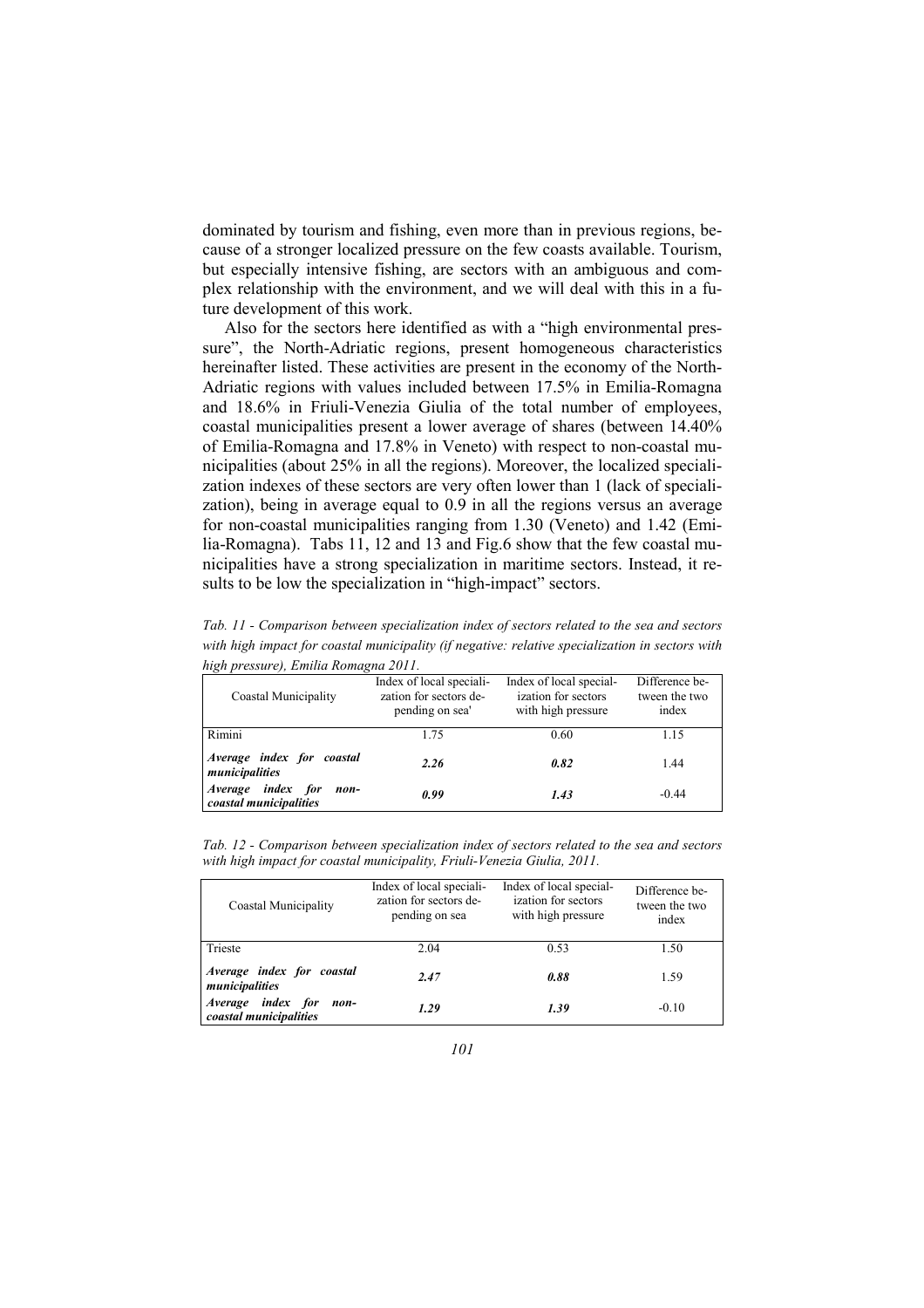*Tab. 13 - Comparison between specialization index of sectors related to the sea and sectors with high impact for coastal municipality, Veneto, 2011.* 

| Coastal Municipality                                          | Index of local specializa-<br>tion for sectors depending<br>on sea | Index of local spe-<br>cialization for sec-<br>tors with high pres-<br>sure | Difference be-<br>tween the two<br>index |
|---------------------------------------------------------------|--------------------------------------------------------------------|-----------------------------------------------------------------------------|------------------------------------------|
| Venice                                                        | 2.19                                                               | 0.65                                                                        | 1.55                                     |
| Average index for coastal<br>municipalities                   | 3.06                                                               | 0.97                                                                        | 2.09                                     |
| <i>index</i> for<br>Average<br>non-<br>coastal municipalities | 1.11                                                               | 1.30                                                                        | $-0.19$                                  |

*Fig. 6 - Local specialization index for "marine" and "high pressure" sectors in the municipalities of regions overlooking North Adriatic sea, 2011.* 



*102*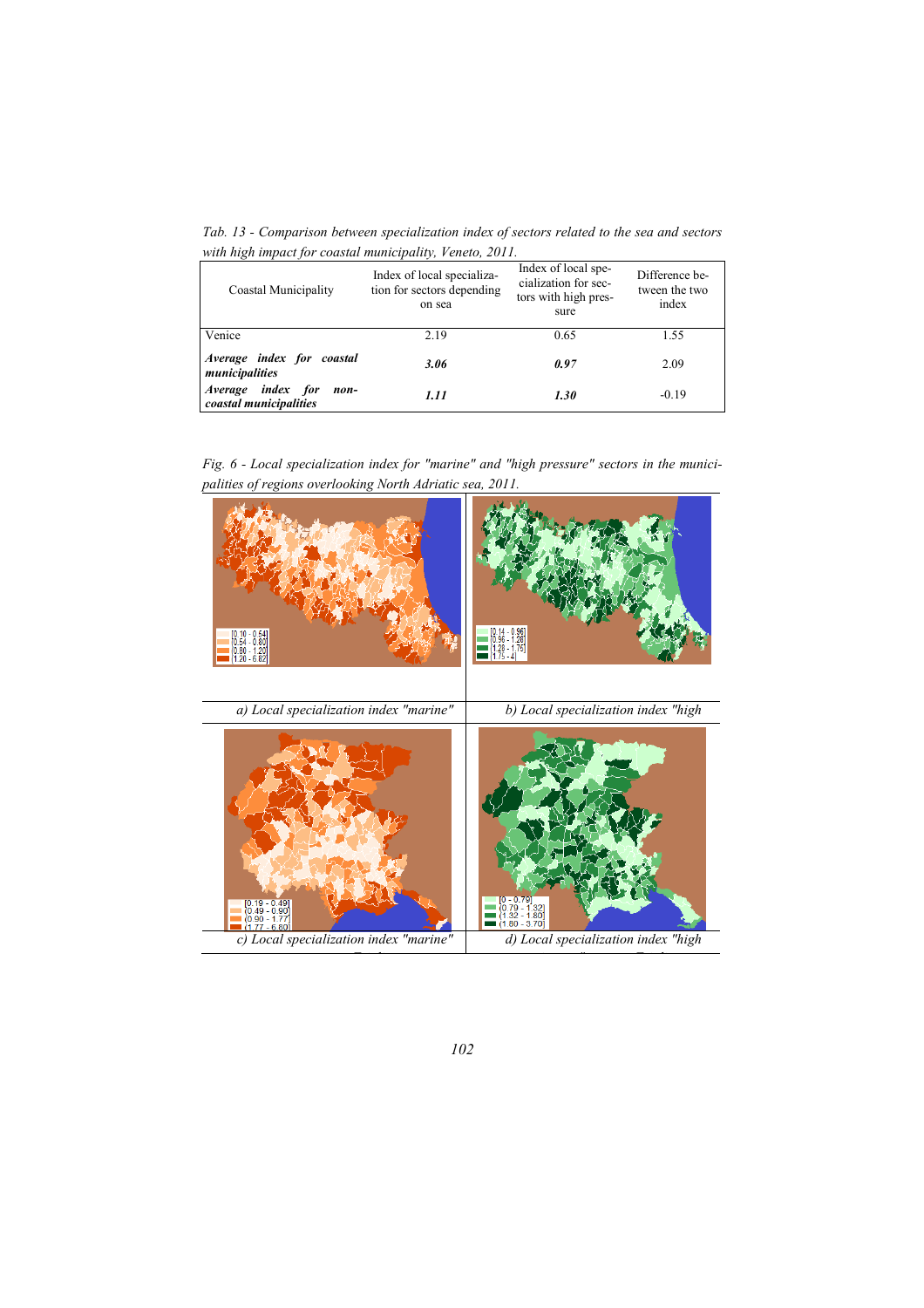

## **Conclusion**

We show that coastal municipalities seem to attract more importance than non-coastal, however the huge impact on the marine resources in the coastal municipalities might be considered in a double way. First, 'marine' sectors play a key role in the wealth and in the economy of the country. Second, 'high impact' sectors put a high pressure on the coastal environment that might influence the 'marine' sectors both in term of use of marine resources that lower touristic potential. Our study shows that in some regions the two groups of sectors coexist and then particular attention have to be devoted in regulating the exploitation and use of marine resources in order to have a positive economic balance between all sectors.

#### **Acknowledgments**

The research described in this paper was supported by the Project "Bandiera (Flagship) RITMARE - La Ricerca Italiana per il Mare (The Italian Research for the Sea)" coordinated by the National Research Council of Italy and funded by the Italian Ministry for Education, University and Research, under the National Research Program 2011-2013.

### **References**

Arto I., Genty A., Rueda-Cantuche J.M., Villanueva A., Andreoni V., 2012, Global Resources Use and Pollution, Volume 1: Production, Consumption and Trade (1995-2008); Volume 2: Country Factsheets, JRC Seville.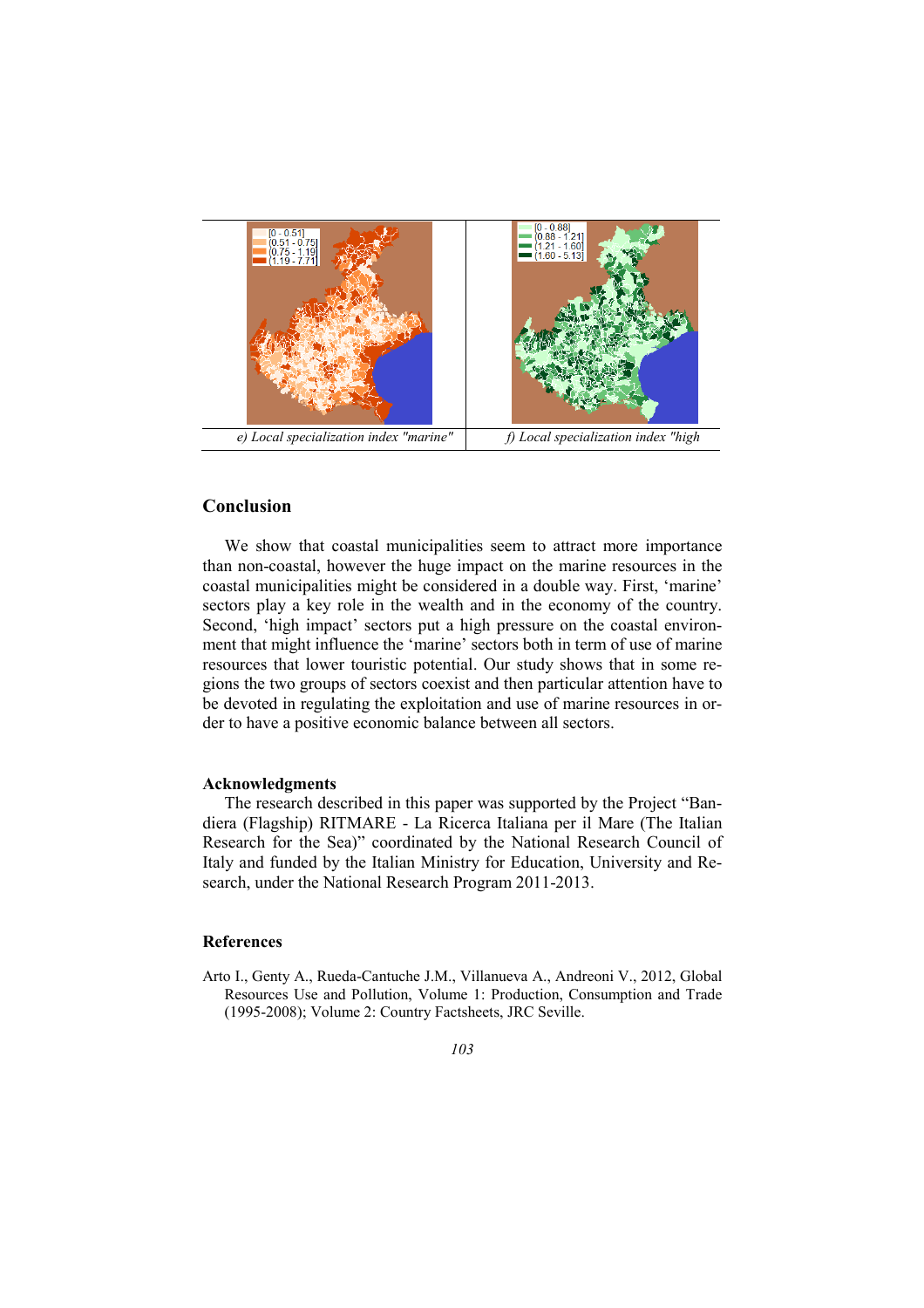- Barzotto, M., Corò, G., & Volpe, M. (2014). Apertura internazionale e risorse economiche locali. Un'indagine sul radicamento territoriale di imprese multinazionali. Argomenti.
- Bowen R.E., Riley C., 2003, Socio–economic Indicators and integrated coastal management, Ocean & Coastal Management, 46: 299–312
- Cantasano, N., Pellicone, G., 2014. Marine and river environments: A pattern of Integrated Coastal Zone Management (ICZM) in Calabria (Southern Italy). Ocean & Coastal Management, 89: 71–78
- EEA, 2013, Environmental pressures from European consumption and production. A study in integrated environmental and economic analysis, Technical Report 2/2013, European Environment Agency, Copenhagen.
- Fadda, S. (2016). Labour coefficients reduction and working time reduction. Argomenti, (4), 67–87
- Guarascio, D., Fana, M., Cirillo, V. (2017). La crisi e le riforme del mercato del lavoro in Italia: un'analisi regionale del Jobs Act. Argomenti, (5), 29–56.
- Lucchese, M., Nascia, L., Pianta, M. (2016). Una politica industriale e tecnologica per l'Italia. Argomenti, (4), 25–50.
- Marin, G., Mazzanti, M. (2013). The evolution of environmental and labor productivity dynamics. Journal of evolutionary economics, 23(2): 357–399
- Marin, G., Modica, M. (2017). Socio-economic exposure to natural disasters. Environmental Impact Assessment Review, 64, 57–66.
- Marra, C., Turcio, S. (2016). Insider e outsider nel mercato del lavoro italiano. Argomenti, (4), 89–134.
- Mazzanti M., Zoboli R. (2009). Environmental efficiency and labour productivity: Trade-off or joint dynamics? A theoretical investigation and empirical evidence from Italy using NAMEA. Ecological Economics, 68: 1182–1194.
- Mazzanti M., Montini A., Marin G., 2012, Aggregation biases in environmental extended input output: evidence from Italy and Spain, Ecological Economics, 74: 71–84.
- Mazzanti M., Paleari S., Zoboli R., 2007, Effectiveness of environmental taxes and charges for managing sand, gravel and rock extraction in selected EU countries: Italy, ETC/RWM working paper 2007/4 European Topic Centre on Resource and Waste Management, Copenhagen
- Meroni, F., Pessina, V., Squarcina, T., Locati, M., Modica, M., Zoboli, R. (2016, June). The economic assessment of seismic damage: an example for the 2012 event in Northern Italy. In International Conference on Urban Risk.
- Modica, M., Reggiani, A. (2014, November). An alternative interpretation of regional resilience: evidence from Italy. In ERSA conference papers (No. ersa14p369). European Regional Science Association
- Modica, M., Reggiani, A. (2015). Spatial economic resilience: overview and perspectives. Networks and Spatial Economics, 15(2), 211–233
- Modica, M., Zoboli, R. (2016). Vulnerability, resilience, hazard, risk, damage, and loss: a socio-ecological framework for natural disaster analysis. Web Ecology, 16(1), 59–62.